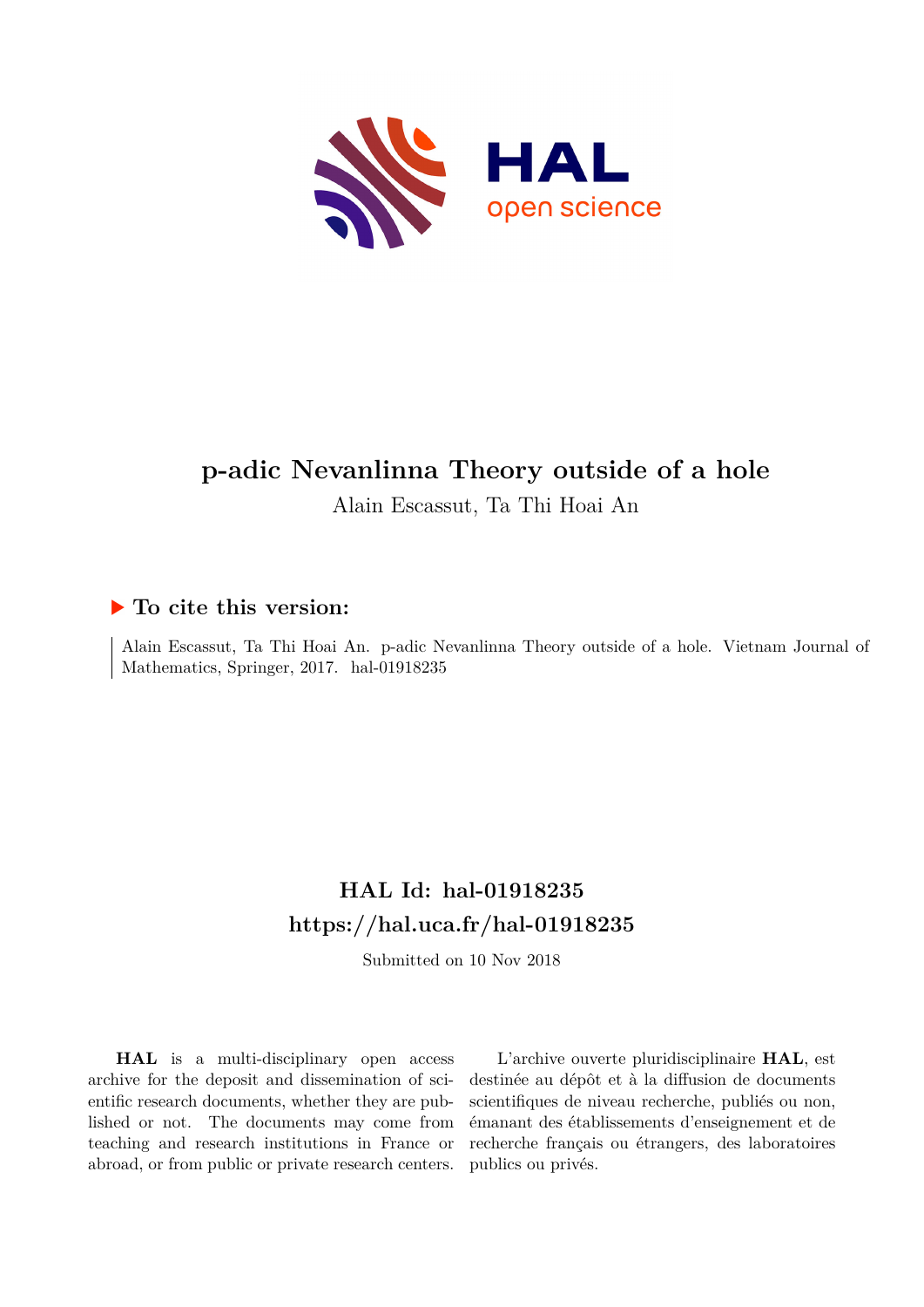Alain Escassut and Ta Thi Hoai An

2016/ 06/ 15

#### Abstract

Let K be a complete ultrametric algebraically closed field of characteristic 0, take  $R > 0$ and let D be the set  $\{x \in \mathbb{K} \mid |x| \geq R\}$ . Let  $\mathcal{M}(D)$  be the field of meromorphic functions in D. We contruct a Nevanlinna Theory for  $\mathcal{M}(D)$  and show many properties similar to those previously obtained with meromorphic functions in K or in an open disk. Functions have at most one Picard value and at most four branched values. The functions with finitely many poles in D have no Picard value and at most one branched value. URSCM and URSIM are similar to those in complex analysis. Fujimoto's way lets obtain polynomials of uniqueness for  $\mathcal{M}(D)$  with a degree  $> 5$ . Many algebraic curves admit no parametrization by functions of  $\mathcal{M}(D)$ . Motzkin Factors, known for analytic elements, here play an essential role.

## 1 Introduction

In [12], M.O. Hanyak and A.A. Kondratyuk constructed a Nevanlinna theory for meromorphic functions in a punctured complex plane, i.e. in the set of the form  $\mathbb{C} \setminus \{a_1, ..., a_m\}$ , where we understand that the meromorphic functions can admit essential singularities at  $a_1, ..., a_m$  [12]. Here we consider the situation in a complete p-adic algebraically closed field K of characteristic 0. The construction of a p-adic Nevanlinna theory was examined by Ha Huy Khoai [11] and A. Boutabaa [2], in the whole field and next a similar theory was made for unbounded meromorphic functions in an "open" disk of  $K[3]$ .

Here we mean to construct a Nevanlinna theory for meromorphic functions in the complement of an open disk thanks to the use of specific properties of the Analytic Elements on infraconnected subsets of  $\mathbb{K}$  [14], [8] and particularly the Motzkin Factorization [15] (see also [1] and chapter 32 in [6]). We can also obtain a Nevanlinna theory on 3 small functions [13], [8], as it was done in the classical context. Once the Nevanlinna Theory is established for such functions, we can apply it to obtain results on uniqueness and branched values as it was done in similar problems [3], [8], [13].

Notation: We denote by  $\mathbb K$  a complete ultrametric algebraically closed field of characteristic 0 (such as  $\mathbb{C}_p$ ). Given  $r > 0$ ,  $a \in \mathbb{K}$  we denote by  $d(a, r)$  the disk  $\{x \in \mathbb{K} \mid |x - a| \leq r\}$ , by  $d(a, r^-)$ 

<sup>0</sup>2010 Mathematics Subject Classification: 12J25; 30D35; 30G06; 46S10

<sup>0</sup>Keywords: P-adic meromorphic functions, Nevanlinna's Theory, Values distribution, small functions, Picard values, Branched values.

 $0$ The second named author is supported by Vietnam's National Foundation for Science and Technology Development (NAFOSTED)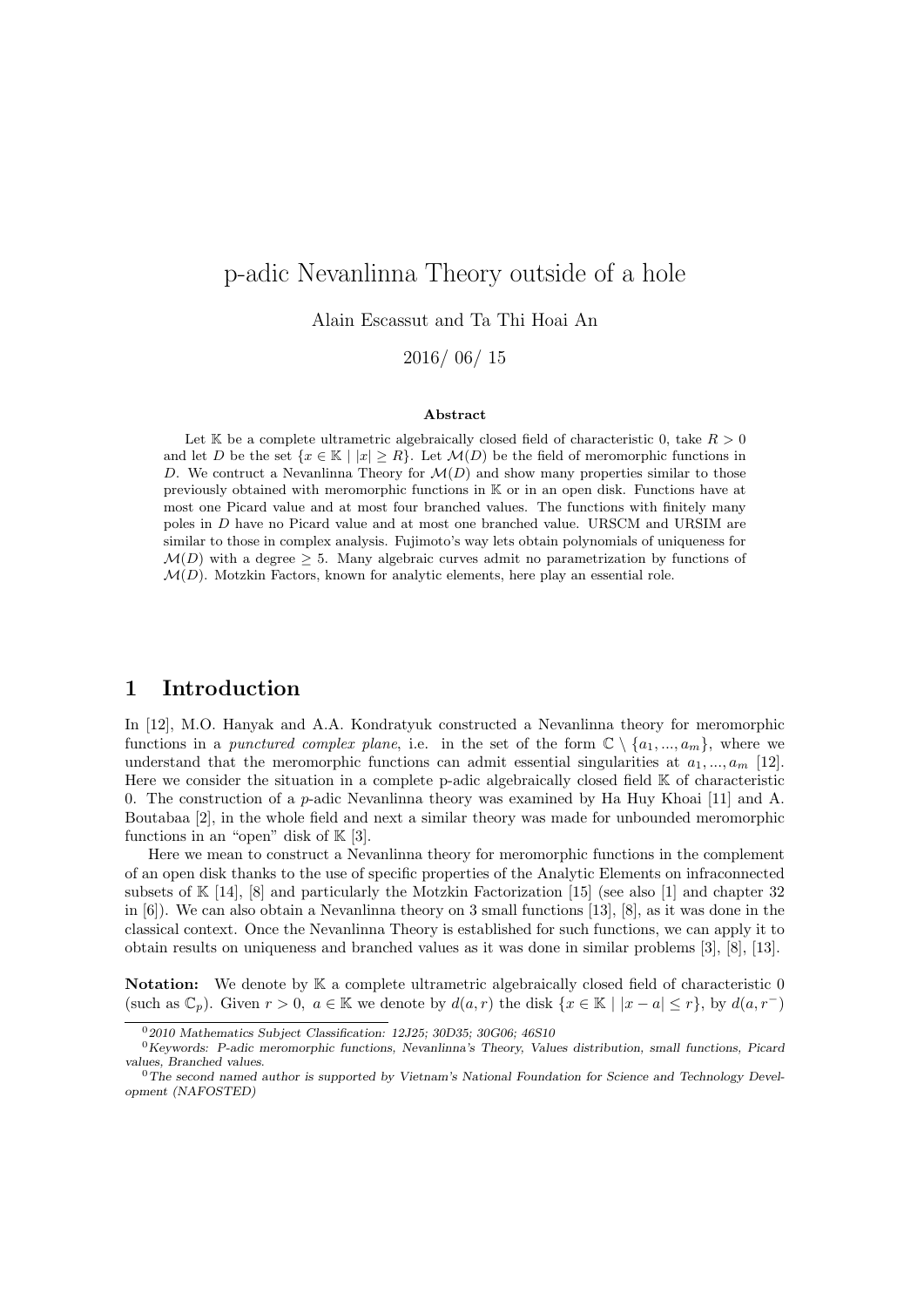the disk  $\{x \in \mathbb{K} \mid |x-a| < r\}$  and by  $C(a, r)$  the circle  $\{x \in \mathbb{K} \mid |x-a|=r\}$ . Finally we fix  $R > 0$ and denote by I the interval  $[R, +\infty[$ . Given  $r'' > r'$ , we put  $\Delta(0, r', r'') = d(0, r'') \setminus d(0, r'')$ . Throughout the paper, we denote by S the disk  $d(0, R^-)$  and put  $D = \mathbb{K} \setminus S$ .

Given a bounded function f in D, we put  $||f|| = \sup_D |f(x)|$ . Given a subset E of K having infinitely many points, we denote by  $R(E)$  the K-algebra of rational functions  $h \in K(x)$  having no pole in E. We then denote by  $H(E)$  the K-vector space of analytic elements on E [6] i.e. the completion of  $R(E)$  with respect to the topology of uniform convergence on E. When E is unbounded, we denote by  $H_0(E)$  the K-subvector space of the  $f \in H(E)$  such that  $\lim_{|x| \to +\infty} f(x) = 0$ .

By classical properties of analytic elements [6], we know that given a circle  $C(a, R)$  and an element f of  $H(C(a, R))$  i.e. a Laurent series  $f(x) = \sum_{k=1}^{+\infty}$ then  $|f(x)|$  is equal to sup  $|c_n|r^n$  in all classes of the circle  $C(a, r)$  except maybe in finitely many.  $c_n(x-a)^n$  converging whenever  $|x|=r$ , When  $a = 0$ , we put  $|f|(r) = \sup_{n \in \mathbb{Z}} |c_n|r^n$ . Then  $|f|(r)$  is a multiplicative norm on  $H(C(0,r))$ (Chapters 13 and 19, Proposition 19.1, [8]).

We denote by  $\mathcal{A}(\mathbb{K})$  the K-algebra of entire functions in K and by  $\mathcal{A}(D)$  the K-algebra of Laurent series converging in D. Similarly, we will denote by  $\mathcal{M}(\mathbb{K})$  the field of meromorphic functions in  $\mathbb{K}$ and by  $\mathcal{M}(D)$  the field of fractions of  $\mathcal{A}(D)$  that we will call field of meromorphic functions in D.

Given  $f \in \mathcal{M}(D)$ , for  $r > R$ , we will denote by  $Z_R(r, f)$  the counting function of zeros of f between R and r, i.e. if  $\alpha_1, ..., \alpha_m$  are the distinct zeros of f in  $\Delta(0, R, r)$ , with respective multiplicity  $u_j, 1 \leq j \leq m$ , then  $Z_R(r, f) = \sum_{i=1}^m$  $j=1$  $u_j(\log(r) - \log(|\alpha_j|))$ . Similarly, we denote by  $N_R(r, f)$ the counting function of poles of f between R and r, i.e. if  $\beta_1, ..., \beta_n$  are the distinct poles of f in  $\Delta(0, R, r)$ , with respective multiplicity  $v_j$ ,  $1 \leq j \leq m$ , then  $N_R(r, f) = \sum_{i=1}^n$  $j=1$  $v_j(\log(r) - \log(|\beta_j|)).$ Finally we put  $T_R(r, f) = \max (Z_R(r, f), N_R(r, f)).$ 

Next, we denote by  $\overline{Z}_R(r, f)$  the counting function of zeros without counting multiplicity: if  $\alpha_1, ..., \alpha_m$  are the distinct zeros of f in  $\Delta(0, R, r)$ , then we put

$$
\overline{Z}_R(r, f) = \sum_{j=1}^m \log(r) - \log(|\alpha_j|).
$$

Similarly, we denote by  $\overline{N}_R(r, f)$  the counting function of poles without counting multiplicity: if  $\beta_1, ..., \beta_n$  are the distinct poles of f in  $\Delta(0, R, r)$ , then we put

$$
\overline{N}_R(r, f) = \sum_{j=1}^n \log(r) - \log(|\beta_j|).
$$

Finally, putting  $W = \{a_1, ..., a_q\}$ , we denote by  $Z_R^W(r, f')$  the counting function of zeros of  $f'$ on points where  $f(x) \notin W$ .

Throughout the paper, we denote by  $\vert \cdot \vert_{\infty}$  the Archimedean absolute value of R. Given two functions defined in an interval  $I = [b, +\infty]$ , we will write  $\phi(r) = \psi(r) + O(\log(r))$  (resp.  $\phi(r) \leq \psi(r)+O(\log(r))$  if there exists a constant  $B > 0$  such that  $|\phi(r)-\psi(r)|_{\infty} \leq B \log(r)$ ,  $r \in I$ (resp.  $\phi(r) - \psi(r) \leq B \log(r), r \in I$ ).

We will write  $\phi(r) = o(\psi(r))$ ,  $r \in I$  if  $\lim_{r \to +\infty} \frac{\phi(r)}{\psi(r)}$  $\frac{\varphi(r)}{\psi(r)} = 0.$ 

According to classical properties of analytic elements on infraconnected sets, we can recall the following lemmas that we will implicitely use [6], [8]: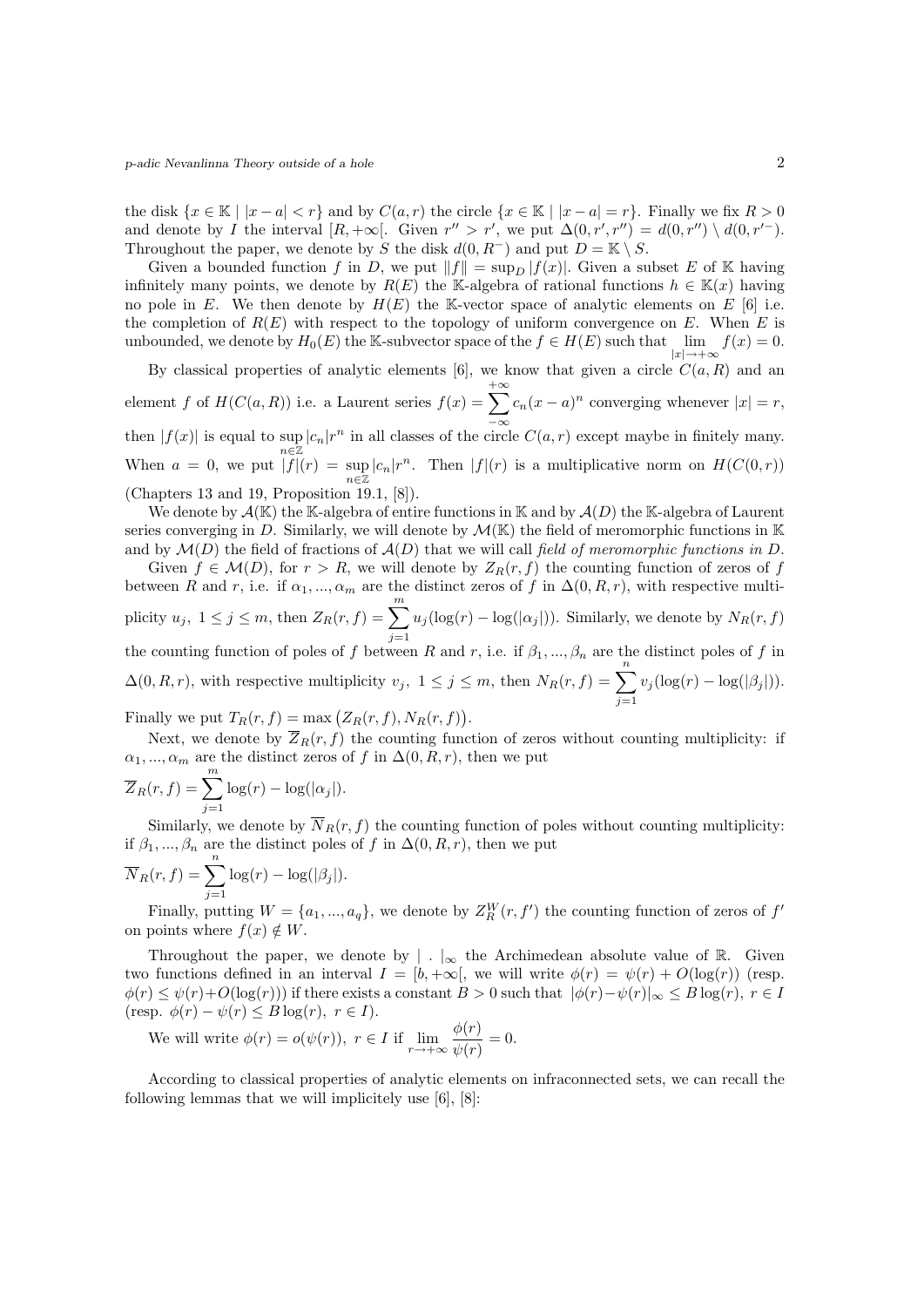**Lemma L.I.1:** Let  $f \in \mathcal{M}(D)$ . If f has infinitely many zeros (resp. infinitely many poles) in D, the set of zeros (resp. the set of poles) is a sequence  $(\alpha_n)_{n\in\mathbb{N}}$  such that  $\lim_{n\to+\infty}|\alpha_n|=+\infty$ . If f

has no zero in D, then it is of the form  $\sum_{n=1}^{+\infty}$  $-\infty$  $a_n x^n$  with  $|a_q|r^q > |a_n|r^n \,\forall n \in \mathbb{Z},\ n \neq q, \forall r \geq R.$ 

Lemma L.I.2: Let  $f, g \in \mathcal{A}(D)$ . If  $|f|(r) > |g|(r)$ , then  $|f + g|(r) = |f|(r)$ .

**Definition:** Let  $f \in H(D)$  have no zero in D,  $f(x) = \sum_{n=0}^{+\infty}$  $a_n x^n$  with  $|a_q|r^q > |a_n|r^n \forall n \in$ 

 $\mathbb{Z}, n \neq q$ , ∀r ≥ R. If  $a_q = 1$ , f will be called a Motzkin factor associated to S and the integer q will be called the Motzkin index of f and will be denoted by  $m(f, S)$  [1], [15].

**Theorem T.I.1:** Let  $f \in \mathcal{M}(D)$ . We can write f in a unique way, in the form  $f^S f^0$  with  $f^S \in H(D)$  a Motzkin factor associated to S and  $f^0 \in \mathcal{M}(\mathbb{K})$ , having no zero and no pole in S.

**Proof of Theorem T.I.1:** Suppose first  $f \in \mathcal{A}(D)$  and take  $V > R$ . Then as a quasi-invertible element of  $H(\Delta(0,R,V))$  [6], [8], by Theorem 31.16 in [8], f admits a factorization in the form  $f^S f^0$  where  $f^S$  is a Motzkin factor and  $f^0$  belongs to  $H(d(0, V))$  and has no zero in S. Moreover by Lemma 31.4 in [8],  $f^S$  does not depend on V. Consequently, since  $f^S$  is obviously invertible in  $\mathcal{A}(D)$ , we can factorize  $f \in \mathcal{A}(D)$  in the form  $f^S f^0$  where  $f^0$  belongs to  $\mathcal{A}(\mathbb{K})$  and has no zero in S.

Consider now the general case:  $f = \frac{g}{l}$  $\frac{g}{h}$  with g,  $h \in \mathcal{A}(D)$ . Then we can write  $g = g^S g^0$ ,  $h =$  $h^S h^0$ , hence  $f = \left(\frac{g^S}{h^S}\right)$  $\frac{g^S}{h^S}\Big) \Big( \frac{g^0}{h^0}$  $\left(\frac{g^0}{h^0}\right)$ . Then we can check that this is the factorization announced in the statement:  $f^S = \frac{g^S}{1.5}$  $\frac{g^S}{h^S}$  and  $f^0 = \frac{g^0}{h^0}$  $\frac{9}{h^0}$ . The uniqueness of this form is shown, for instance by Theorem 31.4 in [8].

The following Lemma LI.3 is immediate:

**Lemma L.I.3:** The set of Motzkin factors associated to S makes a multiplicative group. Let  $f, g \in \mathcal{M}(D)$ . Then  $(fg)^S = (f^S)(g^S)$ ,  $\left(\frac{1}{f}\right)$ f  $S = \frac{1}{\epsilon}$  $\frac{1}{f^S}$ ,  $(fg)^0 = (f^0)(g^0)$ ,  $\left(\frac{1}{f}\right)$ f  $\Big)^0 = \frac{1}{\epsilon_0}$  $\frac{1}{f^0}$  and  $m(fg, S) = m(f, S) + m(g, S), m(\frac{1}{e})$  $(\frac{1}{f}, S) = -m(f, S).$ 

**Definitions and notations:** We will denote by  $\mathcal{M}^*(D)$  the set of  $f \in \mathcal{M}(D)$  the set of f admitting at least infinitely many zeros in  $D$  or infinitely many poles in  $D$ . Similarly, we will denote by  $\mathcal{A}^*(D)$  the set of  $f \in \mathcal{A}(D)$  the set of f admitting infinitely many zeros in D. Next, we set  $\mathcal{M}^0(D) = \mathcal{M}(D) \setminus \mathcal{M}^*(D)$  and  $\mathcal{A}^0(D) = \mathcal{A}(D) \setminus \mathcal{A}^*(D)$ .

**Remark:**  $\mathcal{M}^0(D)$  is a subfield of  $\mathcal{M}(D)$ .

### 2 Nevanlinna Theory in  $\mathcal{M}(D)$ .

T.II.1 is similar to Corollary 22.27 in [8]:

**Theorem T.II.1:** Let  $f \in \mathcal{M}(D)$ . Then  $\log(|f|(r)) - \log(|f|(R)) = Z_R(r, f) - N_R(r, f) +$  $m(f, S)(\log r - \log R)$   $(r \in I)$ .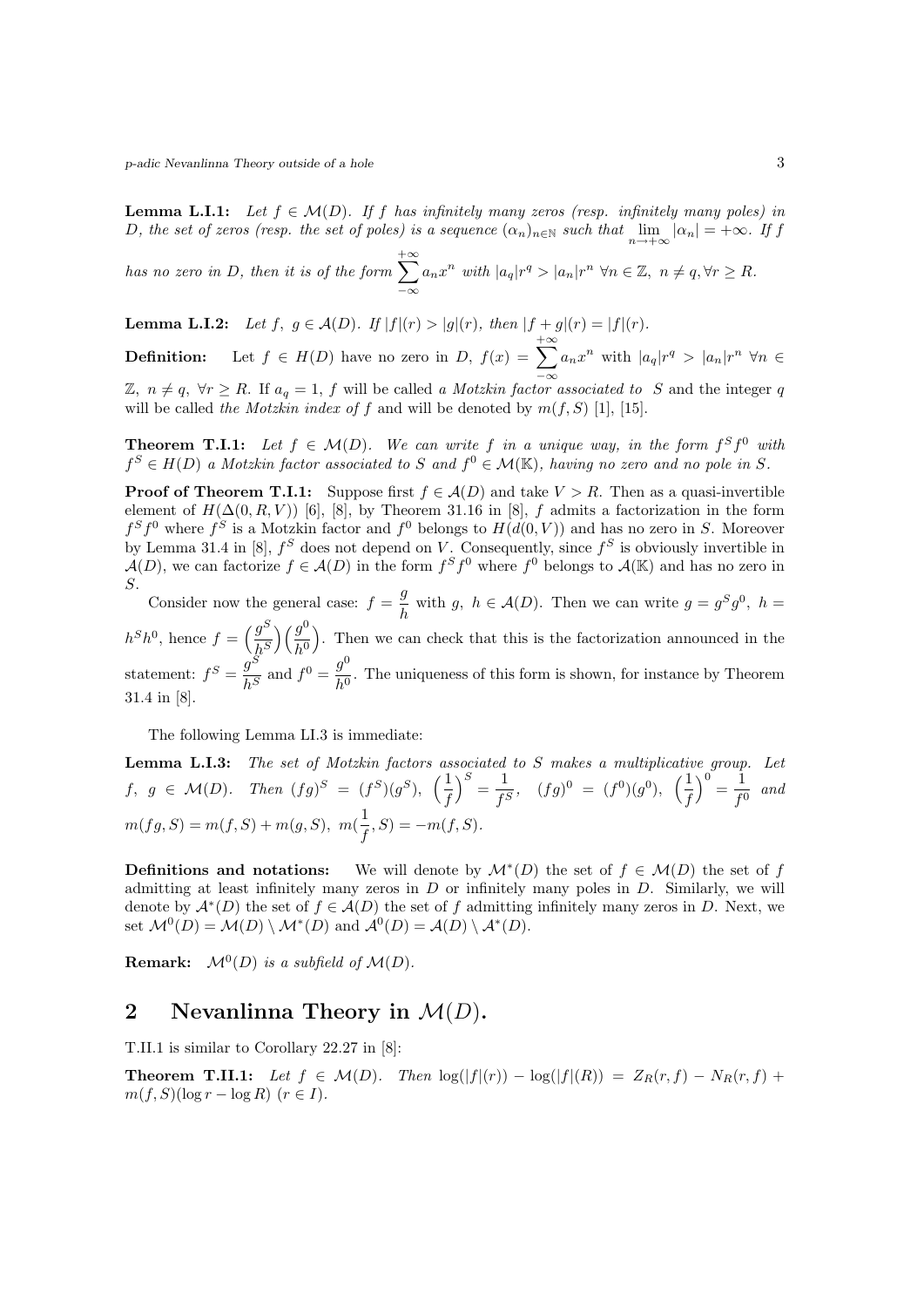Corollary T.II.1.1: Let  $f \in \mathcal{M}(D)$ . Then  $T_R(r, f)$  is identically zero if and only if f is a Motzkin factor.

Corollary T.II.1.2: Let  $f \in \mathcal{A}(D)$  and let  $\phi \in H_0(D)$ . Then  $Z_R(r, f + \phi) \leq Z_R(r, f) +$  $O(\log(r))$   $(r \in I)$ .

**Corollary T.II.1.3:** Let  $f \in \mathcal{A}(D)$ . Then  $Z_R(r, f') \leq Z_R(r, f) + O(\log(r))$   $(r \in I)$ .

Corollary T.II.1.4: Let  $f, g \in \mathcal{A}(D)$  satisfy  $\log(|f|(r)) \leq \log(|g|(r))$   $\forall r \geq R$   $(r \in I)$ . Then  $Z_R(r, f) \leq Z_R(r, g) + (m(g, S) - m(f, S))(\log(r) - \log(R)), (r \in I).$ 

**Proof of Theorem T.II.1:** By Theorem T.I.1, we have  $f = f^S f^0$ . Since  $f^S$  has no zero and no pole in D, by Lemma L.I.1 it satisfies  $|f^S|(r) = r^{m(f,S)} \forall r \in I$ , hence  $\log(|f^S|(r))$  –  $\log(|f^S|(R)) = m(f, S)(\log r - \log R)$   $(r \in I)$ . Next, since  $f^0$  has no zero and no pole in S, we have  $\log(|f^0|(r)) - \log(|f^0|(R)) = Z_R(r, f^0) - N_R(r, f^0)$   $(r \in I)$  therefore the statement is clear.

We can now characterize the set  $\mathcal{M}^*(D)$ :

**Theorem T.II.2:** Let  $f \in \mathcal{M}(D)$ . The three following statements are equivalent:

i)  $\lim_{r \to +\infty} \frac{T_R(r, f)}{\log(r)}$  $\frac{R(Y, J)}{\log(r)} = +\infty \ (r \in I),$ ii)  $\frac{T_R(r, f)}{\log(r)}$  is unbounded, iii) f belongs to  $\mathcal{M}^*(D)$ .

**Proof of Theorem T.II.2:** Consider an increasing sequence  $(u_n)_{n\in\mathbb{N}}$  in  $\mathbb{R}_+$  such that  $\lim_{n\to+\infty}u_n = +\infty$ and let  $(k_n)_{n\in\mathbb{N}}$  be a sequence of  $\mathbb{N}^*$ . Clearly, we have

$$
\lim_{r \to +\infty} \frac{\sum_{u_n \le r} k_n(\log(r) - \log(u_n))}{\log(r)} = +\infty.
$$

Consequently, if a function  $f \in \mathcal{M}^*(D)$  has infinitely many zeros (resp. infinitely many poles in D) then  $\lim_{n \to +\infty} \frac{Z_R(r, f)}{\log(r)}$  $\frac{N_R(r, f)}{\log(r)}$  = + $\infty$  (resp.  $\lim_{n \to +\infty} \frac{N_R(r, f)}{\log(r)}$  $\frac{N_R(r, f)}{\log(r)}$  = + $\infty$ ) hence in both cases,  $\lim_{n \to +\infty} \frac{T_R(r, f)}{\log(r)}$  $\frac{R(Y, y)}{\log(r)} = +\infty.$ Conversely, if  $f$  has finitely many zeros and finitely many poles in  $D$ , then we check that

$$
\lim_{n \to +\infty} \frac{T_R(r, f)}{\log(r)} < +\infty.
$$

Thus the equivalence of the three statements is clear.

Operations on  $\mathcal{M}(D)$  work almost like for meromorphic functions in the whole field [2], [8], so we will not develop the proof.

**Theorem T.II.3:** Let  $f, g \in \mathcal{M}(D)$ . Then for  $r \in I$ , and for every  $b \in \mathbb{K}$ ,  $T_R(r, f + b) =$  $T_R(r, f) + O(\log(r)),\,\, T_R(r, f, g) \le T_R(r, f) + T_R(r, g) + O(\log(r)),\,\,\, T_R(r, \frac{1}{f})$  $\frac{1}{f}$ ) = T<sub>R</sub>(r, f)), T<sub>R</sub>(r, f+  $g) \leq T_R(r, f) + T_R(r, g) + O(\log(r))$  and  $T_R(r, f^n) = nT_R(r, f)$ . Let h be a Moebius function. Then  $T_R(r, h \circ f) = T_R(r, f) + O(\log(r))$ . Moreover, if both f and g belong to  $\mathcal{A}(D)$ , then  $T_R(r, f + g) \leq \max(T_R(r, f), T_R(r, g)) + O(\log(r))$  and  $T_R(r, fg) =$  $T_R(r, f) + T_R(r, g)$ . Particularly, if  $f \in \mathcal{A}^*(D)$ , then  $T_R(r, f + b) = T_R(r, f) + O(1)$ .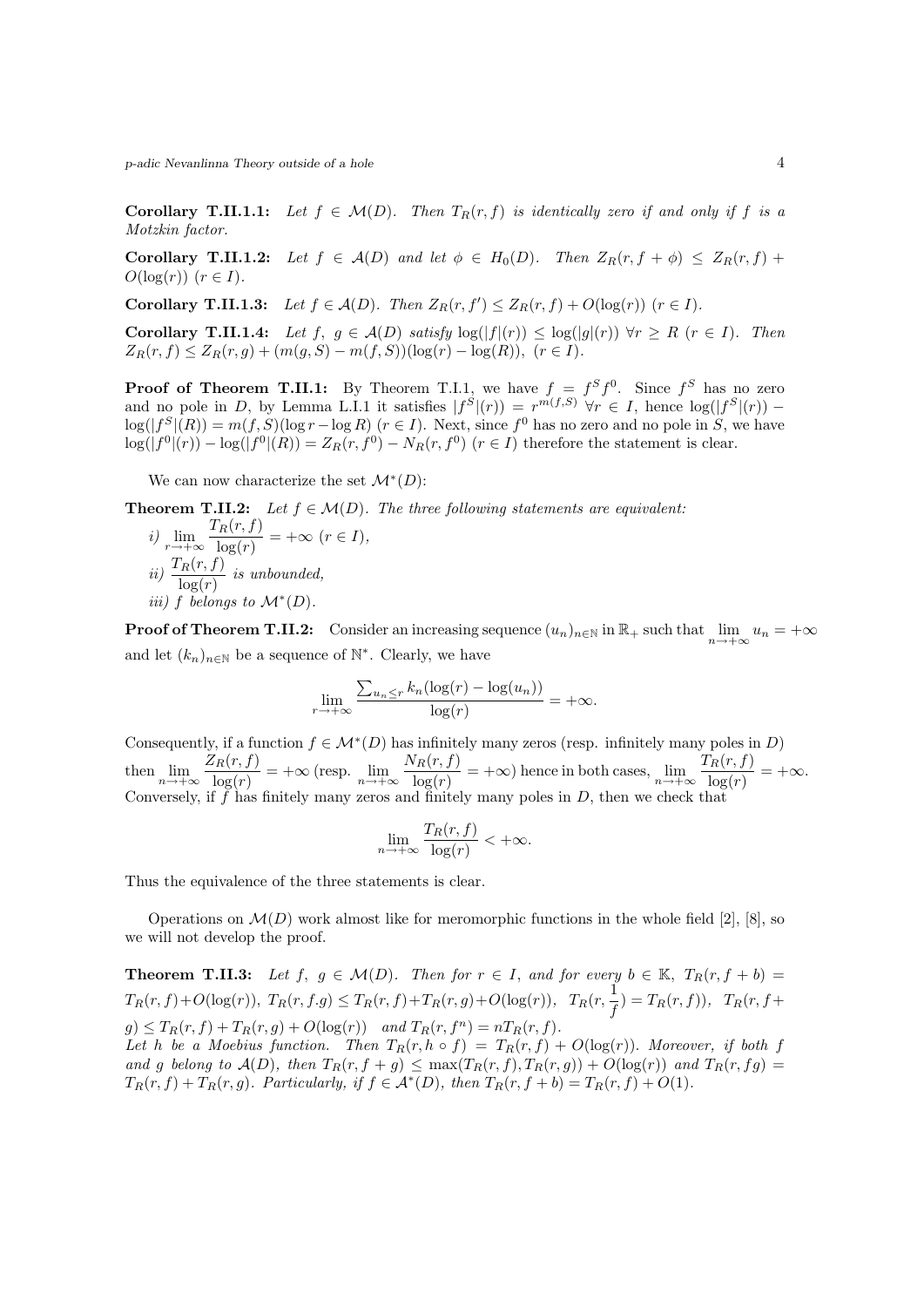**Corollary T.II.3.1:** Let  $f, g \in \mathcal{M}^0(D)$ . Then  $T_R(r, \frac{f}{r})$  $\frac{g}{g}$ )  $\geq T_R(r, f) - T_R(r, g)$   $(r \in I)$  and  $T_R(r,\frac{f}{\cdot})$  $\frac{g}{g}$ )  $\geq T_R(r, g) - T_R(r, f)$   $(r \in I)$ .

Theorem II.4 is easily proven thanks to properties of the Nevanlinna characteristic functions. **Theorem T.II.4:** Every  $f \in \mathcal{M}^*(D)$  is transcendental over  $\mathcal{M}^0(D)$ .

The proof of Theorem T.II.5 is uneasy in all context we can consider. Here we can follow a similar way as in [2], [8], taking into account expressions of the form  $O(\log(r))$ .

**Theorem T.II.5:** Let  $f \in \mathcal{M}(D)$  and let  $P(x) \in \mathbb{K}[x]$  be of degree q. Then  $T_R(r, P \circ f) = qT_R(r, f) + O(\log(r))$   $(r \in I)$ .

Theorem II.6 is similar to what is known for meromorphic functions in the whole field or inside a disk, this is why we will avoid the proof.

**Theorem T.II.6:** Let  $f \in \mathcal{M}(D)$ . Then  $N_R(r, f^{(k)}) = N_R(r, f) + k\overline{N}_R(r, f) + O(1)$ ,  $(r \in I)$ and  $Z_R(r, f^{(k)}) \le Z_R(r, f) + k \overline{N}_R(r, f) + O(\log(r)), (r \in I).$ 

We can now examine some properties of the functions in  $\mathcal{M}^*(D)$  and first, consider small functions.

**Definitions and notation:** For each  $f \in \mathcal{M}(D)$  we denote by  $\mathcal{M}_f(D)$  the set of functions  $h \in \mathcal{M}(D)$  such that  $T_R(r, h) = o(T_R(r, f))$   $r \in I$ . Similarly, if  $f \in \mathcal{A}(D)$  we will denote by  $\mathcal{A}_f(D)$ the set  $\mathcal{M}_f(D) \cap \mathcal{A}(D)$ .

The elements of  $\mathcal{M}_f(D)$  are called *small meromorphic functions with respect to f, small* functions in brief. Similarly, if  $f \in \mathcal{A}(D)$  the elements of  $\mathcal{A}_f(D)$  are called *small analytic functions* with respect to f, small functions in brief.

A value  $b \in \mathbb{K}$  will be called a quasi-exceptional value for a function  $f \in \mathcal{M}(D)$  if  $f - b$  has finitely many zeros. In the same way, a small function w with respect to a function  $f \in \mathcal{M}(D)$ will be called a quasi-exceptional small function for f if  $f - w$  has finitely many zeros in D.

Theorem T.II.7 is a direct and immediate application of Theorem T.II.3:

**Theorem T.II.7:**  $\mathcal{A}_f(D)$  is a K-subalgebra of  $\mathcal{A}(D)$ ,  $\mathcal{M}_f(D)$  is a subfield of  $\mathcal{M}(D)$ . Let  $f \in \mathcal{M}(D)$  and let  $g \in \mathcal{M}_f(D)$ . Then  $T_R(r, fg) = T_R(r, f) + o(T_R(r, f))$   $(r \in I)$  and  $T_R(r,\frac{f}{\cdot})$  $\frac{J}{g}$ ) = T<sub>R</sub>(r, f) + o(T<sub>R</sub>(r, f)) (r  $\in$  I). Let g,  $h \in \mathcal{A}(D)$  with g and h not identically zero. If gh belongs to  $\mathcal{A}_f(D)$  then so do g and h.

**Theorem T.II.8:** Let  $f \in \mathcal{M}^*(D)$ . There exists at most one function  $w \in \mathcal{M}_f(D)$ , such that

 $f - w$  have finitely many zeros in D. Moreover, if f has finitely many poles, then there exists no function  $w \in \mathcal{M}_f(D)$ , such that  $f - w$  have finitely many zeros in D.

Corollary T.II.8.1: Let  $f \in \mathcal{M}^*(D)$ . Then f admits at most one quasi-exceptional small function. Moreover, if f belongs to  $\mathcal{A}^*(D)$ , then f has no quasi-exceptional small function.

**Proof of Theorem T.II.8:** Suppose that f admits two distinct quasi-exceptional small functions. Without loss of generality we may assume that these functions are 0 and  $w \in \mathcal{M}_f(D)$ . Let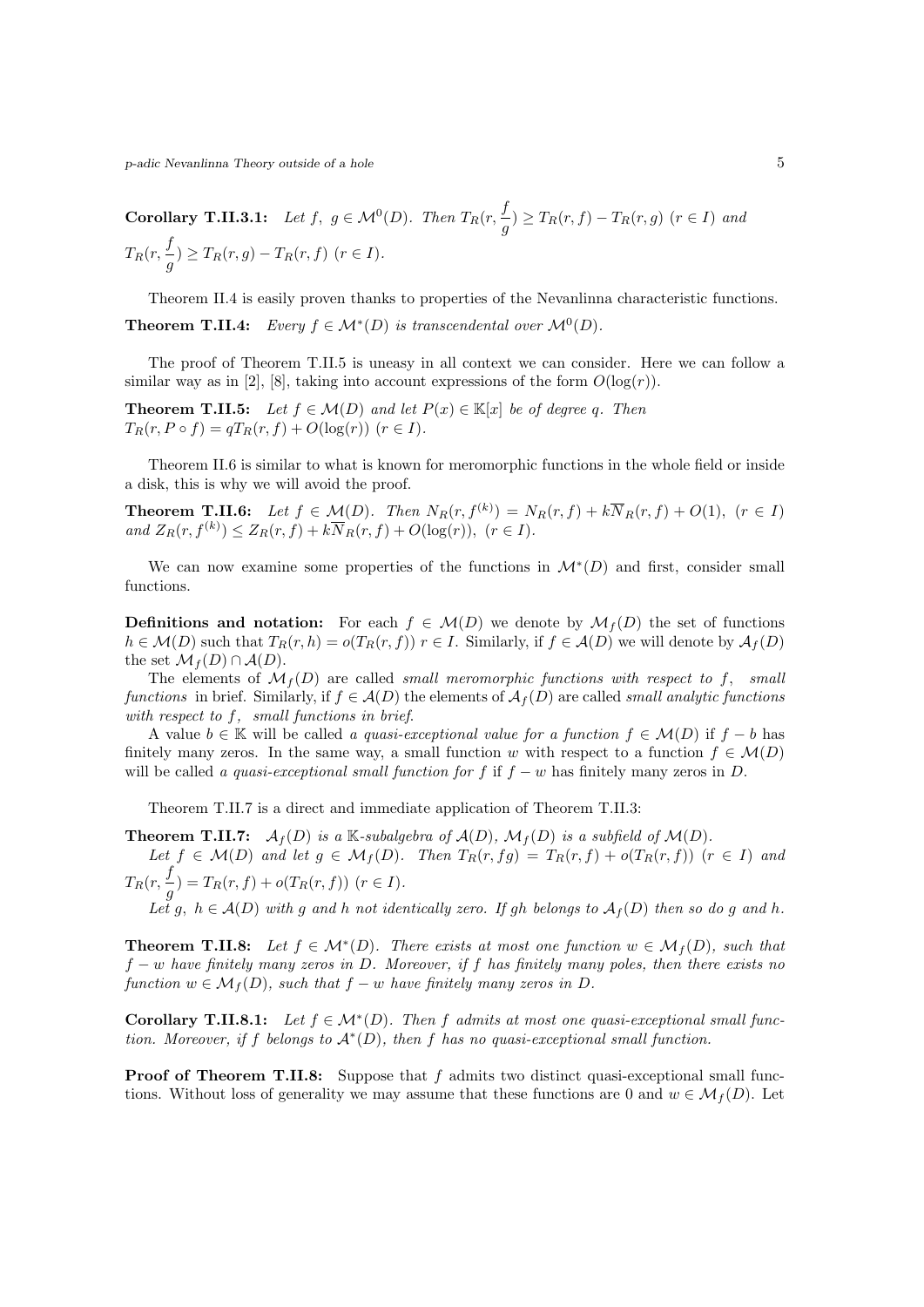$g = f - w$ , let  $f^S$  be the Motzkin factor of f associated to S and let  $g^S$  be the Motzkin factor of g associated to S. Then f is of the form  $f^S \frac{\overline{P}}{I}$  $\frac{F}{h}$  with  $h \in \mathcal{A}^*(D)$  and  $P \in \mathbb{K}[x]$  having all its zeros in D and g is of the form  $g^S \frac{Q}{I}$  $\frac{d}{d}$  with  $l \in \mathcal{A}^*(D)$  and  $Q \in \mathbb{K}[x]$  having all its zeros in D. Consequently, we have  $hg^SQ - lf^SP = \dot{h}lw$ . Now, by Theorem T.II.3, we have

$$
T_R(r, hg^SQ - lf^SP) \le \max(T_R(r, hg^SQ), T_R(r, lf^SP)) + O(\log(r)),
$$
  

$$
\le (T_R(r, h), T_R(r, l) + O(\log(r)), (r \in I),
$$

hence

(1) 
$$
T_R(r, h l w) \leq \max((T_R(r, h), T_R(r, l)) + O(\log(r)), (r \in I).
$$

Next, by Theorem T.II.3 and Corollary T.II.3.1 we have

(2) 
$$
T_R(r, wlh) \geq T_R(r, h) + T_R(r, l) - T_R(r, w).
$$

Now, since  $f = f^S \frac{F}{I}$  $\frac{F}{h}$ , clearly  $T_R(r, f) = T_R(r, h) + O(\log(r))$  and similarly,  $T_R(r, g) = T_R(r, l) +$  $O(\log(r))$ . But since  $T_R(r, w) = o(T_R(r, f))$ , we can check that  $T_R(r, g) = T_R(r, f) + o(T_R(r, f))$ . Consequently,  $T_R(r, l) = T_R(r, h) + o(T_R(r, h))$ . Therefore by (1) we have  $T_R(r, hlw) < (T_R(r, h) + o(T_R(r, h))$ .  $o(T_R(r, h), (r \in I)$  and by (2) we obtain  $T_R(r, w/h) \geq 2T_R(r, h) + o(T_R(r, f))$   $(r \in I)$ , a contradiction. This proves that f cannot have two small functions  $w \in \mathcal{M}_f(D)$  such that  $f - w$  have finitely many zeros.

Suppose now that  $f \in \mathcal{A}^*(D)$  has finitely many poles and admits a quasi-exceptional small function w. Set  $g = f - w$ . Then g is of the form  $g^S\left(\frac{F}{h}\right)$ h where  $P$  is a polynomial whose zeros lie in D and h belongs to  $A(D)$  and it admits for zeros the poles of f and those of w. Consequently, w belongs to  $\mathcal{A}_f(D)$ . Therefore we can check that  $T_R(r, g) = o(T_R(r, f)$ . But by Corollary T.II.3.1 we have  $T_R(r, g) \geq T_R(r, f) - T_R(r, w) = T_R(r, f) + o(T_R(r, f))$ , a contradiction.

The Nevanlinna second Main Theorem is based on the following theorem:

**Theorem T.II.9:** Let  $f \in \mathcal{M}(D)$  and let  $a_1, ..., a_q \in \mathbb{K}$  be distinct. Then

$$
(q-1)T_R(r, f) \le \max_{1 \le k \le q} \Big( \sum_{j=1, j \ne k}^{q} Z_R(r, f - a_j) \Big) + O(\log(r)) \ (r \in I).
$$

**Corollary T.II.9.1:** Let  $f \in \mathcal{M}(\mathbb{K})$  and let  $a_1, ..., a_q \in \mathbb{K}$  be distinct. Then  $(q-1)T_R(r, f) \le \sum_{j=1}^q Z_R(r, f - a_j) + O(\log(r))$   $(r \in I)$ .

Based upon Theorem T.II.9 we can give a proof of Theorem T.II.10 and T.II.11 in an easy way, as in classical case.

**Theorem T.II.10:** Let  $f \in \mathcal{M}(D)$ , let  $\alpha_1, ..., \alpha_q \in \mathbb{K}$ , with  $q \geq 2$  and let  $W = {\alpha_1, ..., \alpha_q}$ . Then  $(q-1)T_R(r, f) \leq \sum_{i=1}^{q}$  $j=1$  $\overline{Z}_R(r, f - \alpha_j) + Z_R(r, f') - Z_R^W(r, f') + O(\log(r))$   $(r \in I)$ . Moreover, if f belongs to  $A(D)$  then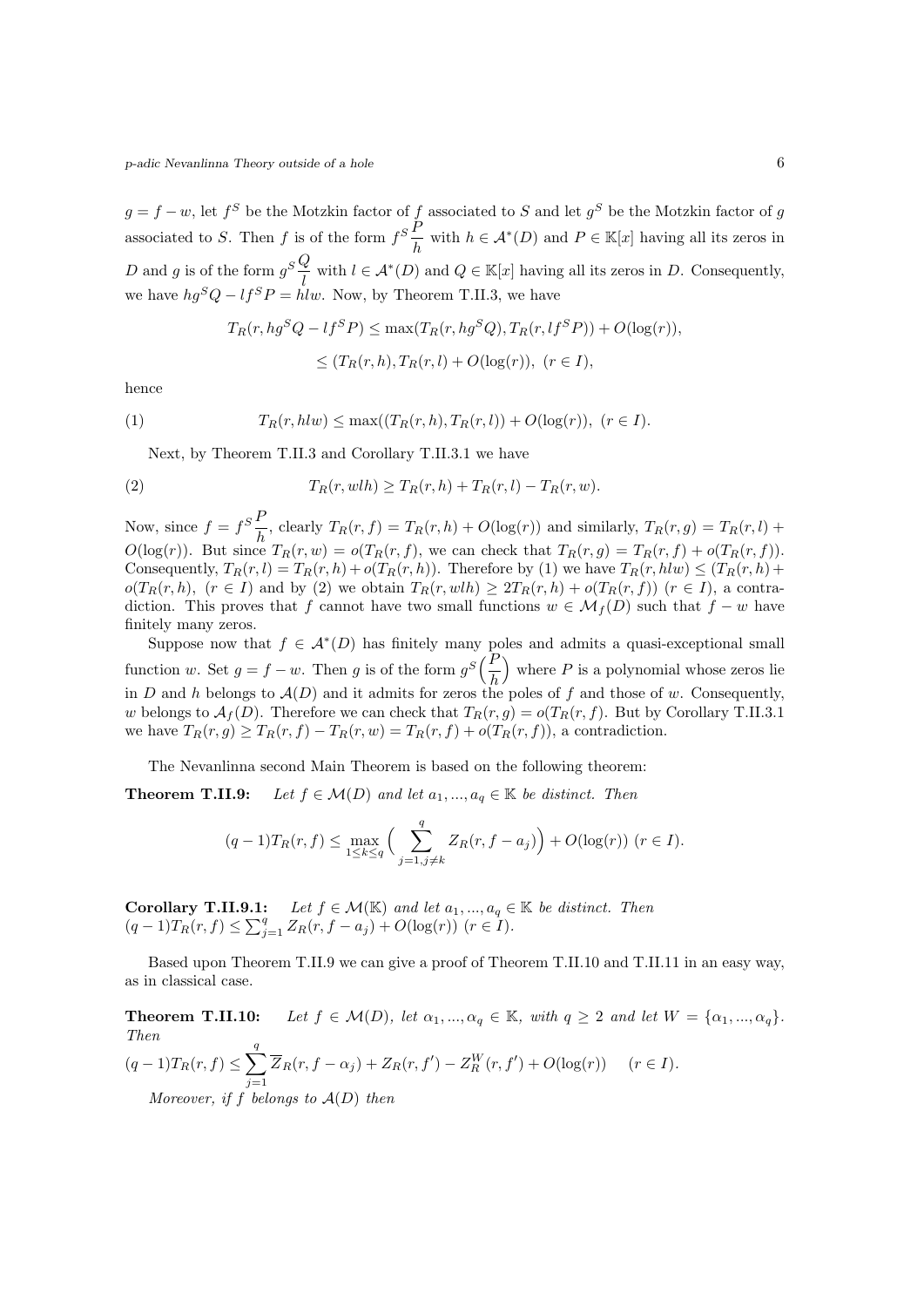$$
qT_R(r, f) \le \sum_{j=1}^q \overline{Z}_R(r, f - \alpha_j) + Z_R(r, f') - Z_R^W(r, f') + O(\log(r)) \quad (r \in I).
$$

**Theorem T.II.11 (Second Main Theorem):** Let  $f \in \mathcal{M}(D)$ , let  $\alpha_1, ..., \alpha_q \in \mathbb{K}$ , with  $q \geq 2$ and let  $W = {\alpha_1, ..., \alpha_q}.$  Then

$$
(q-1)T_R(r,f) \le \sum_{j=1}^q \overline{Z}_R(r,f-\alpha_j) + \overline{N}_R(r,f) - Z_R^W(r,f') + O(\log(r)) \quad (r \in I).
$$

As in the classical case, the general Main Theorem lets us write a Nevanlinna theorem on three small functions:

**Theorem T.II.12:** Let  $f \in \mathcal{M}^*(D)$  and let  $w_1, w_2, w_3 \in \mathcal{M}_f(D)$  be pairwise distinct. Then  $T_R(r, f) \le \sum_{j=1}^3 \overline{Z}_R(r, f - w_j) + \sum_{j=1}^3 T_R(r, w_j) + O(\log(r))$   $(r \in I)$ .

**Corollary T.II.12.1:** Let  $f \in \mathcal{M}^*(D)$  and let  $w_1, w_2, w_3 \in \mathcal{M}^0(D)$  be pairwise distinct. Then  $T_R(r, f) \leq \sum_{j=1}^3 \overline{Z}_R(r, f - w_j) + O(\log(r))$   $(r \in I)$ .

Theorem T.II.13 is an easy consequence of Theorem T.II.12:

**Theorem T.II.13:** Let  $f \in \mathcal{M}^*(D)$  and let  $w_1, w_2 \in \mathcal{M}_f(D)$  be distinct. Then

 $T_R(r, f) \leq \overline{Z}_R(r, f - w_1) + \overline{Z}_R(r, f - w_2) + \overline{N}_R(r, f) + T_R(r, w_1) + T_R(r, w_2) + O(\log(r))$  ( $r \in I$ ).

**Corollary T.II.13.1:** Let  $f \in \mathcal{M}^*(D)$  and let  $w_1, w_2 \in \mathcal{M}^0(D)$  be distinct. Then

$$
T_R(r,f) \leq \overline{Z}_R(r,f-w_1) + \overline{Z}_R(r,f-w_2) + \overline{N}_R(r,f) + O(\log(r)) \ (r \in I).
$$

**Corollary T.II.13.2:** Let  $f \in A^*(D)$  and let  $w_1, w_2 \in A_f(D)$  be distinct. Then  $T_R(r, f) \leq \overline{Z}_R(r, f - w_1) + \overline{Z}_R(r, f - w_2) + T_R(r, w_1) + T_R(r, w_2) + O(\log(r))$  ( $r \in I$ ).

**Corollary T.II.13.3:** Let  $f \in A^*(D)$  and let  $w_1, w_2 \in A^0(D)$  be distinct. Then  $T_R(r, f) \leq \overline{Z}_R(r, f - w_1) + \overline{Z}_R(r, f - w_2) + O(\log(r))$   $(r \in I)$ .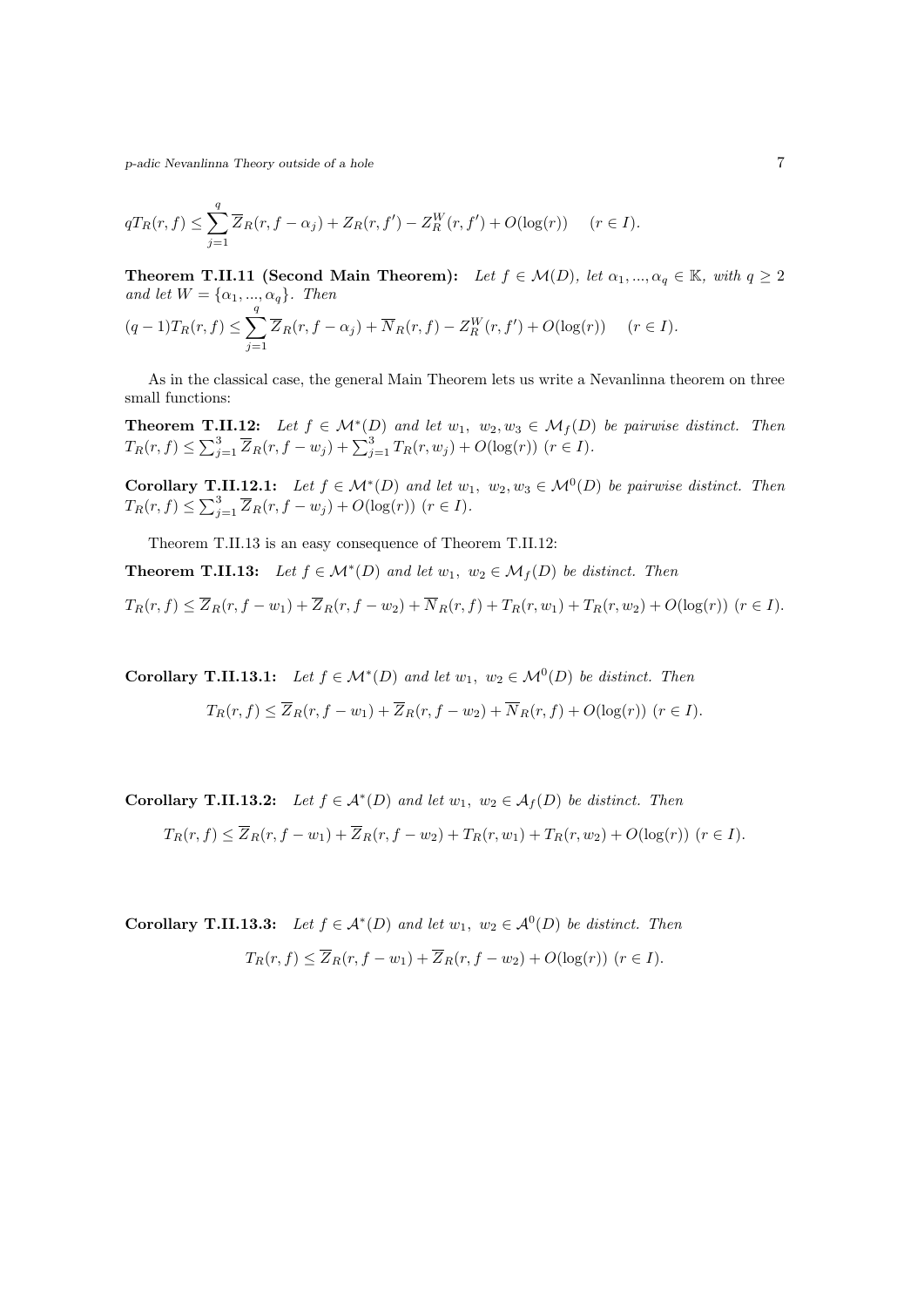## 3 Applications.

in a similar way as in classical cases  $[8]$ , in D we can prove the following theorems T.III.1 and T.III.2:

**Theorem T.III.1:** Let  $a_1, a_2, a_3 \in \mathbb{K}$   $(a_i \neq a_j \ \forall i \neq j)$  and let  $f, g \in \mathcal{A}^*(D)$  satisfy  $f^{-1}(\{a_i\}) =$  $g^{-1}(\{a_i\})$   $(i = 1, 2, 3)$ . Then  $f = g$ .

**Theorem T.III.2:** Let  $a_1, a_2, a_3, a_4, a_5 \in \mathbb{K}$   $(a_i \neq a_j \ \forall i \neq j)$  and let  $f, g \in \mathcal{M}^*(D)$  satisfy  $f^{-1}(\{a_i\}) = g^{-1}(\{a_i\})$   $(i = 1, 2, 3, 4, 5)$ . Then  $f = g$ .

We can now apply Theorem T.II.11 to obtain results concerning certain algebraic curves:

**Theorem T.III.3:** Let  $\Lambda$  be a curve of equation  $y^q = P(x)$  with  $P \in \mathbb{K}[x]$  having at least two distinct zeros. If  $\Lambda$  admits a parametrization of the form  $y = g(t)$ ,  $x = f(t)$  with  $f, g \in \mathcal{M}(D)$ and if f (resp. g) belongs to  $\mathcal{M}^0(D)$ , then g (resp. f) also belongs to  $\mathcal{M}^0(D)$ .

**Proof of Theorem T.III.3:** Let  $a_1, ..., a_n$  be n distinct zeros of P. Suppose that two functions f,  $g \in \mathcal{M}(D)$  satisfy the equation  $g(t)^q = P(f(t))$ . If f belongs to  $\mathcal{M}^0(D)$ , then by Theorem T.II.4, g also belongs to  $\mathcal{M}^0(D)$ . Conversely, if g belongs to  $\mathcal{M}^0(D)$ , then f satisfies  $P(f) - g^q = 0$ , hence by Theorem T.II.4 f belongs to  $\mathcal{M}^0(D)$ .

**Theorem T.III.4:** Let  $\Lambda$  be a curve of equation  $y^q = P(x)$  with  $P \in \mathbb{K}[x]$  admitting n distinct zeros of order 1. If  $\Lambda$  admits a parametrization of the form  $y = g(t)$ ,  $x = f(t)$  with  $f, g \in \mathcal{M}^*(D)$ and  $t \in D$ , then  $n \leq \frac{2q}{2}$  $\frac{-q}{q-1}$ . Moreover, if  $\deg(P) = n$  and if n and q are relatively prime, then  $n \leq \frac{q+1}{1}$  $\frac{q+1}{q-1}$ .

**Proof of Theorem T.III.4:** Let  $a_1, ..., a_n$  be n distinct zeros of P. Suppose that two functions f,  $g \in \mathcal{M}^*(D)$  satisfy the equation  $g(t)^q = P(f(t))$ . Let  $\alpha \in D$  be a zero of  $f - a_j$  of order s. It is a zero of order l of  $g - a_j$ , hence  $lq = s$  therefore q divides s. Consequently, for each  $j = 1, ..., n$ , we have  $\overline{Z}_R(r, f - a_j) \leq \frac{1}{r}$  $\frac{1}{q}Z_R(r, f - a_j)$ , hence, by Theorems T.II.3 and T.II.11 we have

(1) 
$$
(n-1)T_R(r,f) \leq \frac{n}{q}T_R(r,f) + \overline{N}_R(r,f) + O(\log(r)).
$$

Since f, g belong to  $\mathcal{M}^*(D)$ , that implies  $n \leq \frac{2q}{q-1}$ .

Suppose now that  $\deg(P) = n$  and that n and q are relatively prime. Let  $\beta$  be a pole of f of order l in D. Since  $deg(P) = n$ , all zeros of P are of order 1 and  $\beta$  is a pole of  $g<sup>q</sup>$  of order ln. But since n and q are relatively prime, q must divide l. Consequently, by  $(1)$  now we have

$$
(n-1)T_R(r, f) \leq \frac{n}{q}T_R(r, f) + \frac{1}{q}T_R(r, f) + O(\log(r))
$$

hence  $(n-1)T_R(r, f) \leq (\frac{n+1}{r})$  $\frac{q+1}{q}$ ) $T_R(r, f) + O(\log(r))$ . And since f, g belong to  $\mathcal{M}^*(D)$ , that implies  $n \leq \frac{q+1}{q-1}.$ 

By Theorems T.III.3 and T.III.4, we can get these corollaries: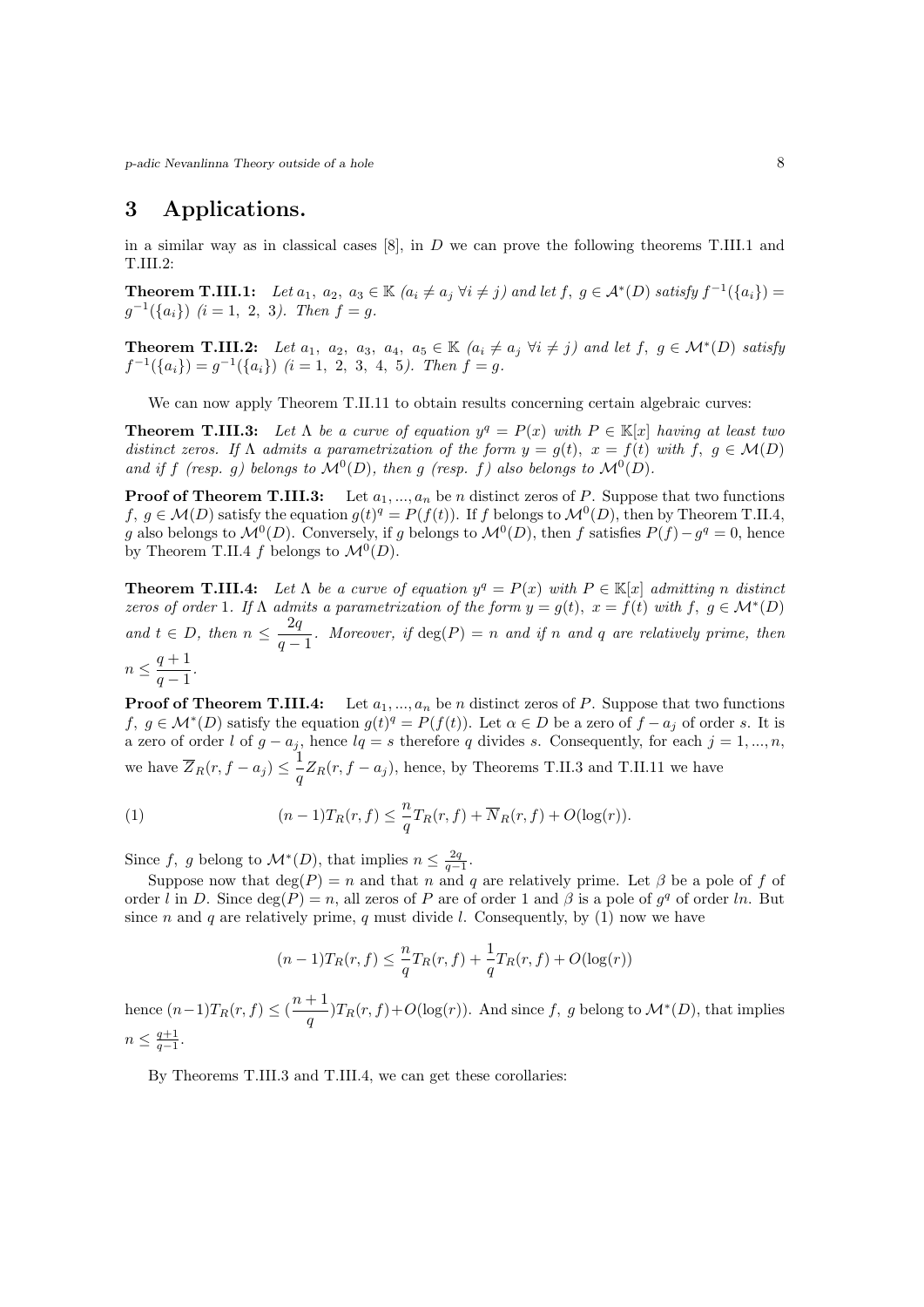**Corollary T.III.4.1:** Let  $\Lambda$  be a curve of equation  $y^q = P(x)$  with  $q \geq 2$ ,  $P \in \mathbb{K}[x]$  admitting n distinct zeros of order 1. If  $\Lambda$  admits a parametrization of the form  $y = g(t)$ ,  $x = f(t)$  with  $f, g \in \mathcal{M}(D)$  and  $t \in D$  and if  $n > \frac{2q}{d}$  $\frac{2q}{q-1}$  then the two both functions f and g belong to  $\mathcal{M}^0(D)$ .

**Corollary T.III.4.2:** Let  $\Lambda$  be a curve of equation  $y^q = P(x)$  with  $q \geq 2$  relatively prime to n and  $P \in \mathbb{K}[x]$  of degree n admitting n distinct zeros. If  $\Lambda$  admits a parametrization of the form  $y = g(t), x = f(t)$  with  $f, g \in \mathcal{M}(D)$  and if  $n > \frac{q+1}{r}$  $\frac{q+1}{q-1}$ , then the two both functions f and g belong to  $\mathcal{M}^0(D)$ .

**Example:** Let  $\Lambda$  be a curve of equation  $y^2 = P(x)$  with  $\deg(P) = 5$ , P admitting five distinct zeros. If two functions  $f, g \in \mathcal{M}(D)$  satisfy  $g(t)^2 = P(f(t))$ , then the two both functions belong to  $\mathcal{M}^0(D)$ .

We can now consider the problem of branched rational functions.

**Definition:** Let  $f \in \mathcal{M}^*(D)$  and let  $w \in \mathbb{K}(x)$ . Then w is called a perfectly branched function, with respect to f if all zeros of  $f - w$  are multiple except maybe finitely many. Particularly, the definition applies to constants [4] .

**Theorem T.III.5:** Let  $f \in K$  (D). Then f admits at most 4 perfectly branched values.

**Proof of Theorem T.III.5:** Suppose f has q perfectly branched values  $b_j$  with  $j = 1, ..., q$ . For each j, let  $s_j$  be the number of simple zeros of  $f - b_j$  and let  $s = \sum_{j=1}^{q}$  $j=1$  $s_j$ . Applying Theorem T.II.11, we have

(1) 
$$
(q-1)T_R(r, f) \le \sum^q \overline{Z}_R(r, f-b_j) + \overline{N}_R(r, f) + O(\log r).
$$

But since  $f - b_j$  has  $s_j$  simple zeros, we have

$$
\overline{Z}_R(r, f - b_j) \le \frac{Z_R(r, f - b_j) + s_j \log r}{2} + O(1) \le \frac{T_R(r, f) + s_j \log r}{2} + O(1) \,\forall j = 1, ..., q
$$

hence, by (1), we have

(2) 
$$
(q-1)T_R(r,f) \leq \frac{qT_R(r,f)}{2} + T_R(r,f) + O(\log(r)).
$$

 $j=1$ 

By (2) clearly we have  $q \leq 4$  in all cases, which shows the statement of Theorem T.III.5 whenever  $f \in \mathcal{M}(D).$ 

**Theorem T.III.6:** Let  $f \in \mathcal{M}^*(D)$  have finitely many poles in D. Then f admits at most one perfectly branched function in  $\mathcal{M}^0(D)$ .

Corollary T.III.6.1: Let  $f \in \mathcal{A}(D)$  have infinitely many zeros in D. Then f admits at most one perfectly branched function in  $\mathcal{M}^0(D)$ .

In the proof of Theorem T.III.6, we will use the following lemma: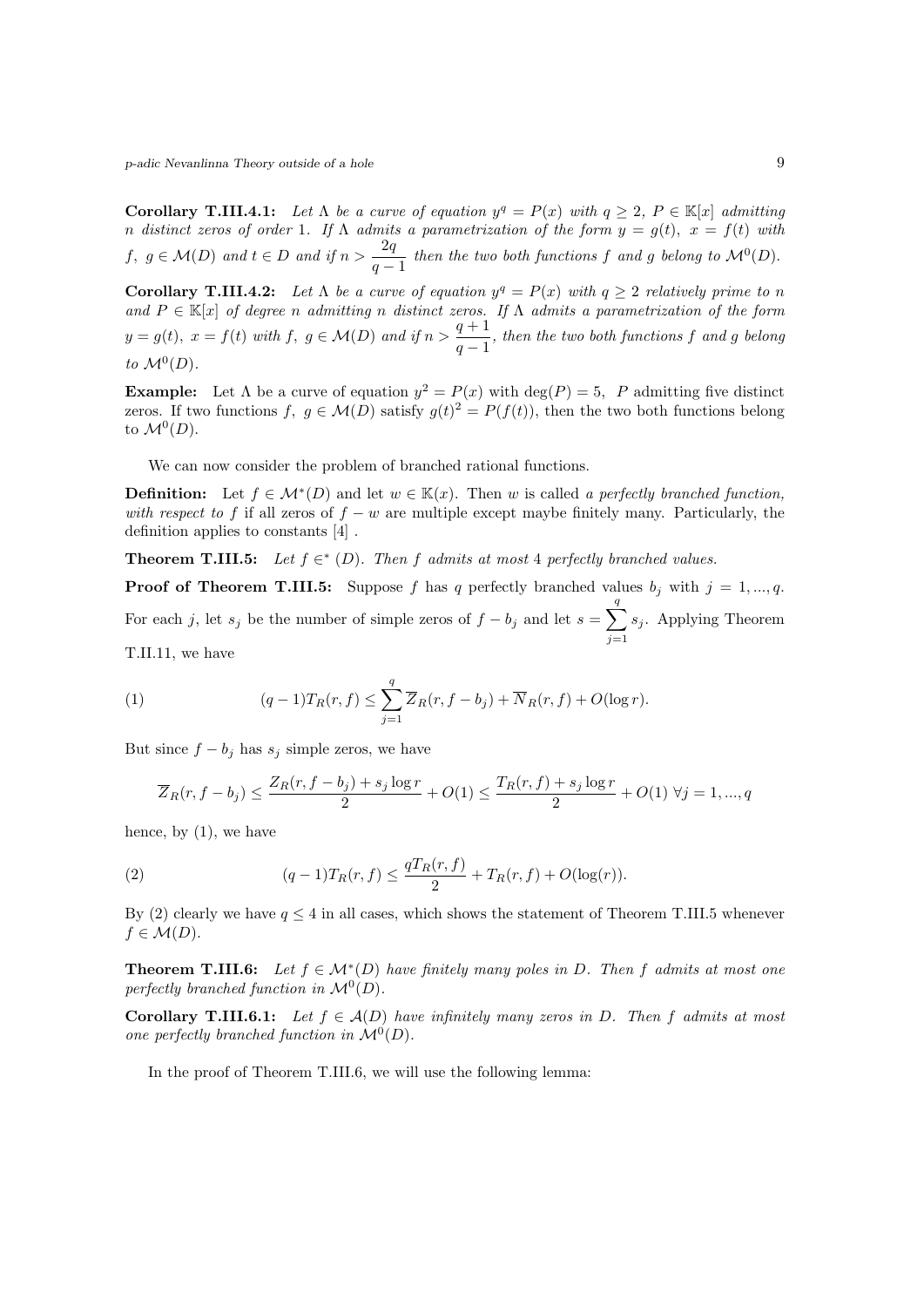Lemma L.III.1.  $Let \Theta(x) = \sum_{n=0}^{+\infty}$  $-\infty$  $a_n x^n \in \mathcal{A}(D)$ , with  $a_0 = 1$ , have no zero in D. Take  $S > 4R$ and set  $D' = \mathbb{K} \setminus d(0, S^-)$  Then there exists a function  $\sqrt{\Theta(x)}$  defined in D' and belonging to  $A(D^{\prime}).$ 

**Proof:** Since  $\Theta$  belongs to  $\mathcal{A}(D)$  and has no zero in D, while  $a_0 = 1$ , we have  $|a_n|R^n < 1 \,\forall n \in \mathbb{Z}$ and  $\lim_{n\to+\infty,n\to-\infty} |a_n|R^n = 0$ . Then, it is well known that there exists a unique function  $\ell \in$  $\mathcal{A}(d(1,(\frac{R}{4})^{-}))$  with value in  $d(1,1^{-})$  such that  $(\ell(u))^{2} = u \quad \forall u \in d(1,(\frac{R}{4})^{-})$  (see for instance Theorem 31.23 in [8]). Here, we put  $u = \sum_{n=1}^{+\infty}$  $-\infty$  $a_n x^n$  and the function  $\ell$  belongs to  $\mathcal{A}(D')$  whenever  $S > 4R$ .

**Proof of Theorem T.III.6:** Suppose that f admits two perfectly branched functions  $w_1, w_2 \in$  $\mathcal{M}^0(D)$ . If we consider the function  $g = f - w_1$ , we can see that g has two perfectly branched functions 0 and  $w_1 - w_2$  that both belong to  $\mathcal{M}^0(D)$ . So, without loss of generality, we may assume that f admits two perfectly branched functions 0 and  $w(x) \neq 0$  which belong to  $\mathcal{M}^0(D)$ .

Suppose first that f has infinitely many zeros of order  $\geq 3$ . Then  $Z_R(r, f) - 2\overline{Z}_R(r, f)$  is a function  $\zeta(r)$  such that

(1) 
$$
\lim_{r \to +\infty} \frac{\zeta(r)}{\log r} = +\infty.
$$

and then

$$
\overline{Z}_R(r,f) \le \frac{T_R(r,f) - \zeta(r)}{2}.
$$

On the other hand, by Corollary T.II.13.1, we have

$$
T_R(r, f) \le \overline{Z}_R(r, f) + \overline{Z}_R(r, f - w) + \overline{N}_R(r, f) + O(\log(r)).
$$

Consequently by (1), we can derive

(2) 
$$
T_R(r, f) \leq 2\overline{Z}_R(r, f - w) + 2\overline{N}_R(r, f) - \zeta(r) + O(\log(r)).
$$

Now, let q be the number of simple zeros of  $f - w$  in D and let s be the number of distinct poles of f in D. Since  $\overline{Z}(r, f - w) \leq \frac{T(r, f)}{2}$  $\frac{1}{2}$ ,  $\frac{1}{2}$  +  $q \log(r)$ , by (2) we can derive

$$
T_R(r, f) \le T_R(r, f) + 2(q + s) \log(r) - \zeta(r) + O(\log(r))
$$

hence  $0 \leq -\zeta(r) + O(\log(r))$ . But by (1) we have a contradiction proving that f cannot admit 0 and w as branched functions lying in  $\mathcal{M}^0(D)$ .

Symmetrically if  $f - w$  has infinitely many zeros of order  $\geq 3$ , we can obviously conclude in the same way.

Therefore, we are now led to assume that all zeros of both f and  $f - w$  are of order 2 except finitely many. Since f has infinitely many zeros in D and since  $w \in \mathcal{M}^0(D)$ , there exists  $V > 4R$ satisfying the following properties:

i) all poles of w in D lie in  $\Delta(0, R, V)$ ii)  $|f|(r) > |w|(r) \forall r > V$ ,

iii) all zeros of f and of  $f - w$  in  $\mathbb{K} \setminus \Delta(0, R, V)$  are of order 2 exactly.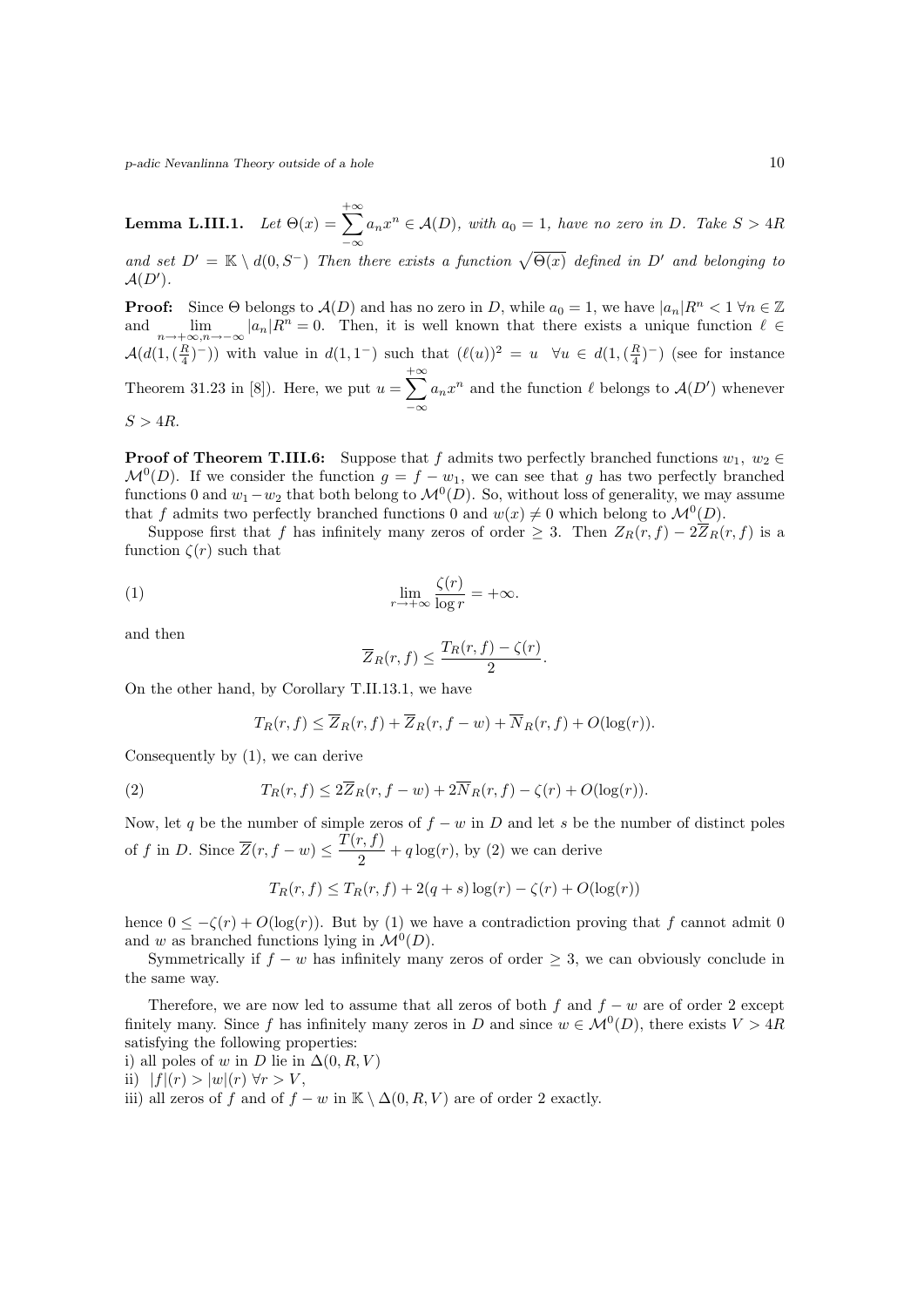Let  $S' = d(0, V^-)$  and let  $D' = \mathbb{K} \setminus S'$ . Then f obviously belongs to  $\mathcal{M}(D')$ . Therefore, by Theorem T.I.1, f admits in  $\mathcal{M}(D')$  a Motzkin factor of the form  $x^s\theta$  with  $s = m(f, S')$  and then we can write f in the form  $x^s \theta g^2$  and  $g \in \mathcal{A}(\mathbb{K})$ , having no zero in S'. Similarly,  $f - w$  admits a Motzkin factor of the form  $x^t \tau$  with  $t = m(f - w, S')$  and we can then write  $f - w$  in the form  $x^t \tau h^2$  and  $h \in \mathcal{A}(\mathbb{K})$ , having no zero in S'.

Since  $|f|(r) > |w|(r)$   $\forall r \geq V$ , we can check that f and  $f - w$  have the same number of zeros on each circle  $C(0,r)$   $(r \geq V)$  and  $f|(r) = |f-w|(r)$   $\forall r \geq V$ . Consequently,  $s = t$ . We have the equality

(2) 
$$
g^2 - \frac{\tau}{\theta} h^2 = \frac{w}{x^s \theta}.
$$

Now,  $\frac{\tau}{\theta}$  is a Motzkin factor of index zero, hence by Lemma L.III.1, it admits a square root

 $\Xi \in H(\mathbb{K} \setminus S')$  of the form  $\sum_{n=1}^{\infty}$ −∞  $a_n x^n$  with  $|a_n| V^n < |a_0| \forall n < 0$ . Then by (2) we have

(3) 
$$
(g - \Xi h)(g + \Xi h) = \frac{w}{x^s \theta}.
$$

We will check that this equality is impossible. Indeed, both functions  $q - \Xi h$  and  $q + \Xi h$  belong to  $\mathcal{A}(D')$ . Suppose  $Z_V(r, g - \Xi h) = O(\log(r))$ . Then  $g + \Xi h = (g - \Xi h) + 2\Xi h$  satisfies  $Z_V(r, g - \Xi h) + Z_V(r, \Xi h) = Z_V(r, \Xi h) + O(\log(r))$  and consequently,

$$
\lim_{r \to +\infty} \left[ \frac{Z_V(r, (g - \Xi h)(g + \Xi h))}{\log(r)} \right] = +\infty
$$

because

$$
\lim_{r \to +\infty} \left[ \frac{Z_V(r, \Xi h)}{\log(r)} \right] = +\infty.
$$

But on the other hand, by construction,  $Z_V(r, \frac{w}{\sqrt{s}})$  $\frac{w}{x \cdot \theta}$  is of the form  $O(\log(r))$ , which shows that (3) is impossible. That ends the proof of Theorem T.III.6.

Notation Given  $f \in \mathcal{M}(D)$  and  $a \in D$ , we denote by  $\omega_a(f)$  the order of f at a i.e. if f admits a as a zero of order q, we put  $\omega_a(f) = q$ , if f admits a as a pole of order q, we put  $\omega_a(f) = -q$ and if a is neither a zero nor a pole of f, we put  $\omega_a(f) = 0$ .

Let  $h \in \mathcal{M}(\mathbb{K}) \setminus \mathbb{K}$  (resp.  $h \in E(x) \setminus E$ ) and let  $\Lambda(h)$  be the set of zeros c of h' such that  $h(c) \neq h(d)$  for every zero d of h' other than c. If  $\Lambda(h)$  is finite, we denote by  $\Upsilon(h)$  its cardinal and if  $\Lambda(h)$  is not finite, we put  $\Upsilon(h) = +\infty$ .

**Theorem T.III.7:** Let  $P \in \mathbb{K}[x]$ , let  $f, g \in \mathcal{A}^*(D) \setminus \mathbb{K}$  satisfy  $P \circ f = P \circ g$ . If  $\Upsilon(P) \geq 3$ , then  $f = g$ .

**Theorem T.III.8:** Let  $P \in \mathbb{K}[x]$   $\mathbb{K}$ , let  $f, g \in \mathcal{M}^*(D) \setminus \mathbb{K}$  satisfying further  $P \circ f = P \circ g$ . If  $\Upsilon(P) \geq 4$ , then  $f = g$ .

**Examples:** 1) Let  $P(x) = \frac{x^4}{4}$  $\frac{x^4}{4} + \frac{x^3}{3}$  $\frac{c}{3} - x^2$ . Then  $P'(x) = x(x-1)(x+2)$ . Then  $P(0) = 0, P(1) = \frac{1}{4} + \frac{1}{3}$  $\frac{1}{3} - 1$ ,  $P(2) = \frac{8}{3}$ .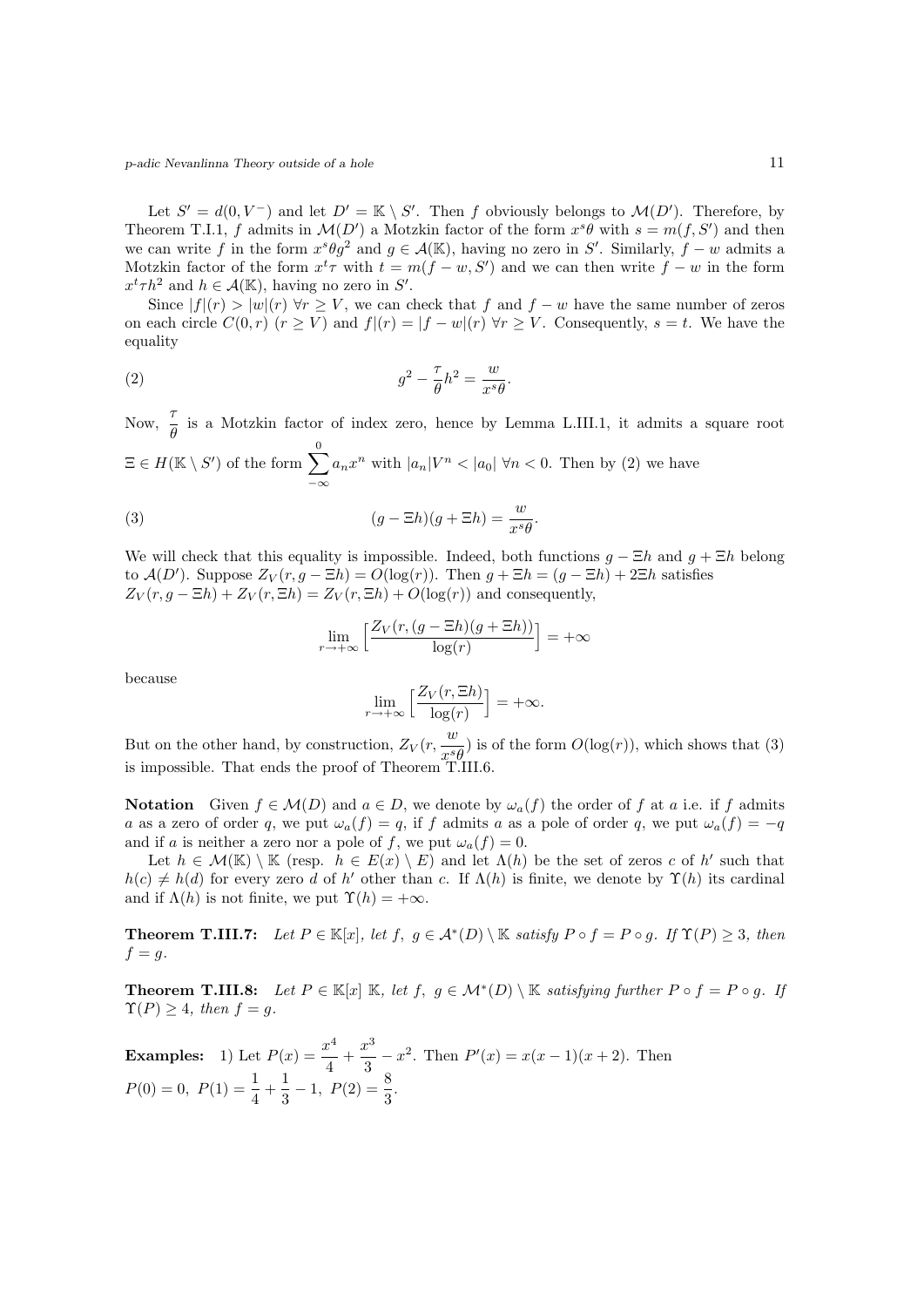Thus the three zeros  $a_j$  of P' satisfy  $P(a_i) \neq P(a_j)$   $\forall i \neq j$ . Consequently,  $\Upsilon(P) = 3$  and hence P is a polynomial of uniqueness for  $\mathcal{A}^*(D)$ .

2) Let 
$$
P(x) = \frac{x^5}{5} - \frac{5x^3}{3} + 4x
$$
. Then  $P'(x) = (x - 1)(x + 1)(x - 2)(x + 2)$ .  $P(1) = \frac{1}{5} - \frac{5}{3} + 4$ ,  
\n $P(-1) = -P(-1)$ ,  $P(2) = \frac{32}{5} - \frac{24}{3} + 8 = -P(-2)$ .

Thus the four zeros  $a_j$  of P' satisfy  $P(a_i) \neq P(a_j)$   $\forall i \neq j$ . Consequently,  $\Upsilon(P) = 4$  and hence P is a polynomial of uniqueness for  $\mathcal{M}^*(D)$ .

The hypothesis  $\Upsilon(P) \geq 4$  however is not necessary to prove that a polynomial is a polynomial of uniqueness for  $\mathcal{M}^*(D)$ , as shows the following Theorem T.III.9. The proof is similar to that of Theorem 41.9 in [8] and first came from [9].

In the proof of Theorems T.III.7 and T.III.8 we will need the following lemma which is similar to Lemma 10 in  $[7]$  (see also Lemma 53.1 in  $[8]$ ):

**Lemma L.III.2:** Let  $P(x) \in \mathbb{K}[x] \setminus \mathbb{K}$  and let  $f, g \in \mathcal{M}(D)$  satisfy  $P \circ f = P \circ g$ . Let  $W =$  $\{c_1, ..., c_l\}$  be the set of zeros of  $P'$ .

For each  $j = 1, ..., k$   $(k \leq l)$  let  $q_j = \omega_{c_j}(P')$ . We assume that  $P(c_j) \neq P(c_n)$   $\forall j = 1, ..., k$ ,  $\forall n \leq l$ l. Then f, g satisfy

$$
\overline{N}_R(r, f) + \sum_{j=1}^k \overline{Z}_R(r, f - c_j) \leq \overline{Z}_R(r, \frac{1}{f} - \frac{1}{g}) + \sum_{j=1}^k \frac{1}{q_j} Z_R(r, g' \mid f(x) = c_j, \ g(x) \notin W).
$$

Furthermore, if  $f, g \in \mathcal{A}(D)$ , then

$$
\sum_{j=1}^{k} \overline{Z}_{R}(r, f - c_{j}) \leq \overline{Z}_{R}(r, f - g) + \sum_{j=1}^{k} \frac{1}{q_{j}} Z_{R}(r, g' \mid f(x) = c_{j}, g(x) \notin W).
$$

The following lemma is immdiate:

**Lemma L.III.3:** Let  $P \in \mathbb{K}[x]$  and let  $f, g \in \mathcal{A}^*(D)$  satisfy  $P \circ f = P \circ g$ . Then  $T_R(r, f) =$  $T_R(r, q) + O(\log(r))$   $r > R$ ).

**Proofs of Theorems T.III.7 and T.III.8:** Suppose that f and g are not identical. Let W be the set of zeros of  $P'$  and let  $c_1, ..., c_k$  lie in W. Clearly by applying Theorem T.II.11 we obtain respectively in Theorems T.III.7 and T.III.8

(1) 
$$
(k-1)T_R(r,f) \leq \sum_{j=1}^k \overline{Z}_R(r,f-c_j) + \overline{N}_R(r,f) - Z_R^W(r,f') + O(\log(r)), \ (r > R),
$$

(2) 
$$
(k-1)T_R(r,g) \leq \sum_{j=1}^k \overline{Z}_R(r,g-c_j) + \overline{N}_R(r,g) - Z_R^W(r,g') + O(\log(r)), \ (r > R).
$$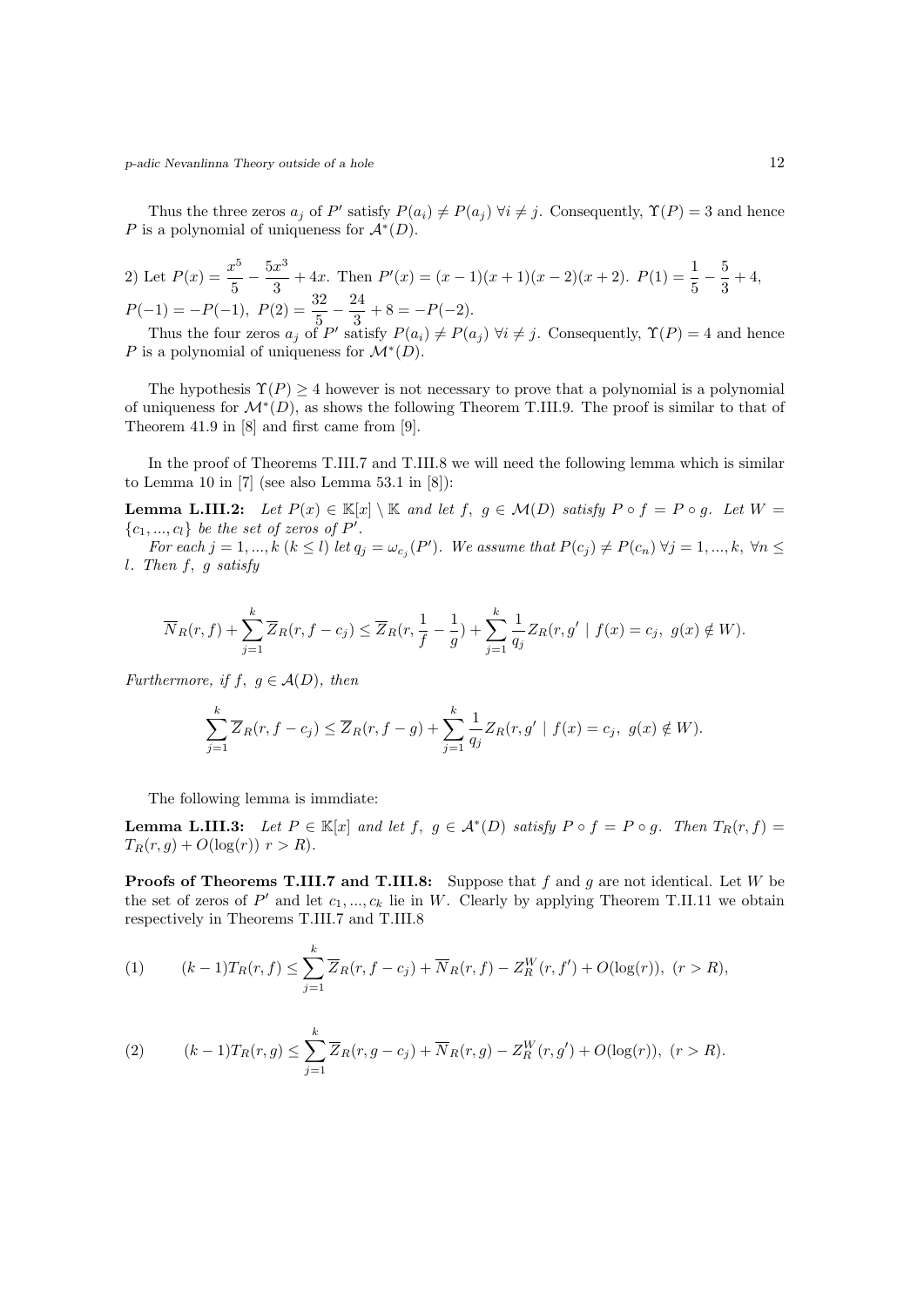Now, let  $\phi = \frac{1}{\epsilon}$  $\frac{1}{f} - \frac{1}{g}$  $\frac{1}{g}$  and for each  $j = 1, ..., k$ , let  $q_j = \omega_{c_j}(P')$ . By (1) and (2) and by Lemma L.III.2 we obtain

$$
(k-1)T_R(r, f) \le \overline{Z}_R(r, \phi) + \sum_{j=1}^k \frac{1}{q_j} Z_R(r, g' \mid f(x) = c_j, \ g(x) \notin W)
$$

(3) 
$$
-Z_R(r, f' | f(x) \notin W + O(\log(r))
$$

and similarly:

$$
(k-1)T_R(r,g) \le \overline{Z}_R(r,\phi) + \sum_{j=1}^k \frac{1}{q_j} Z_R(r,f' \mid g(x) = c_j, \ f(x) \notin W)
$$

(4) 
$$
-Z_R(r,g' \mid g(x) \notin W + O(\log(r)).
$$

By adding in each case the two inequalities by (3) and (4) in Theorems T.III.7 and T.III.8, we obtain:

(5)  
\n
$$
(k-1)(T_R(r, f) + T_R(r, g)) \le 2\overline{Z}_R(r, \phi) +
$$
\n
$$
+ \sum_{j=1}^k \frac{1}{q_j} [Z_R(r, f' \mid g(x) = c_j, f(x) \notin S + Z_R(r, g' \mid f(x) = c_j, g(x) \notin W)]
$$
\n
$$
-Z_R(r, f' \mid f(x) \notin W) - Z_R(r, g' \mid g(x) \notin W)] + O(\log(r)).
$$

Now, in each inequality (5), we notice that in the left side member we have the term:

$$
\sum_{j=1}^{k} \frac{1}{q_j} [Z_R(r, f' \mid g(x) = c_j, f(x) \notin S)] - Z_R(r, f' \mid f(x) \notin W)
$$

which is clearly inferior or equal to zero and similarly

$$
\sum_{j=1}^{k} \frac{1}{q_j} [Z_R(r, g' \mid f(x) = c_j, \ g(x) \notin S)] - Z_R(r, g' \mid g(x) \notin W) \le 0.
$$

Consequently, by Lemma L.III.2, in Theorems T.III.8 we obtain

$$
(k-1)(T_R(r, f) + T_R(r, g)) \le 2Z_R(r, \phi) + O(\log(r))
$$

and hence

(6) 
$$
(k-1)(T_R(r,f) + T_R(r,g)) \leq 2\overline{Z}_R(r,f-g) + O(\log(r)).
$$

Now, by Theorem T.II.3 we have  $Z_R(r, \phi) \leq T_R(r, f) + T_R(r, g) + O(\log(r))$  therefore  $k \leq 3$  and hence, if  $\Upsilon(P) \geq 4$ , we have  $f = g$ .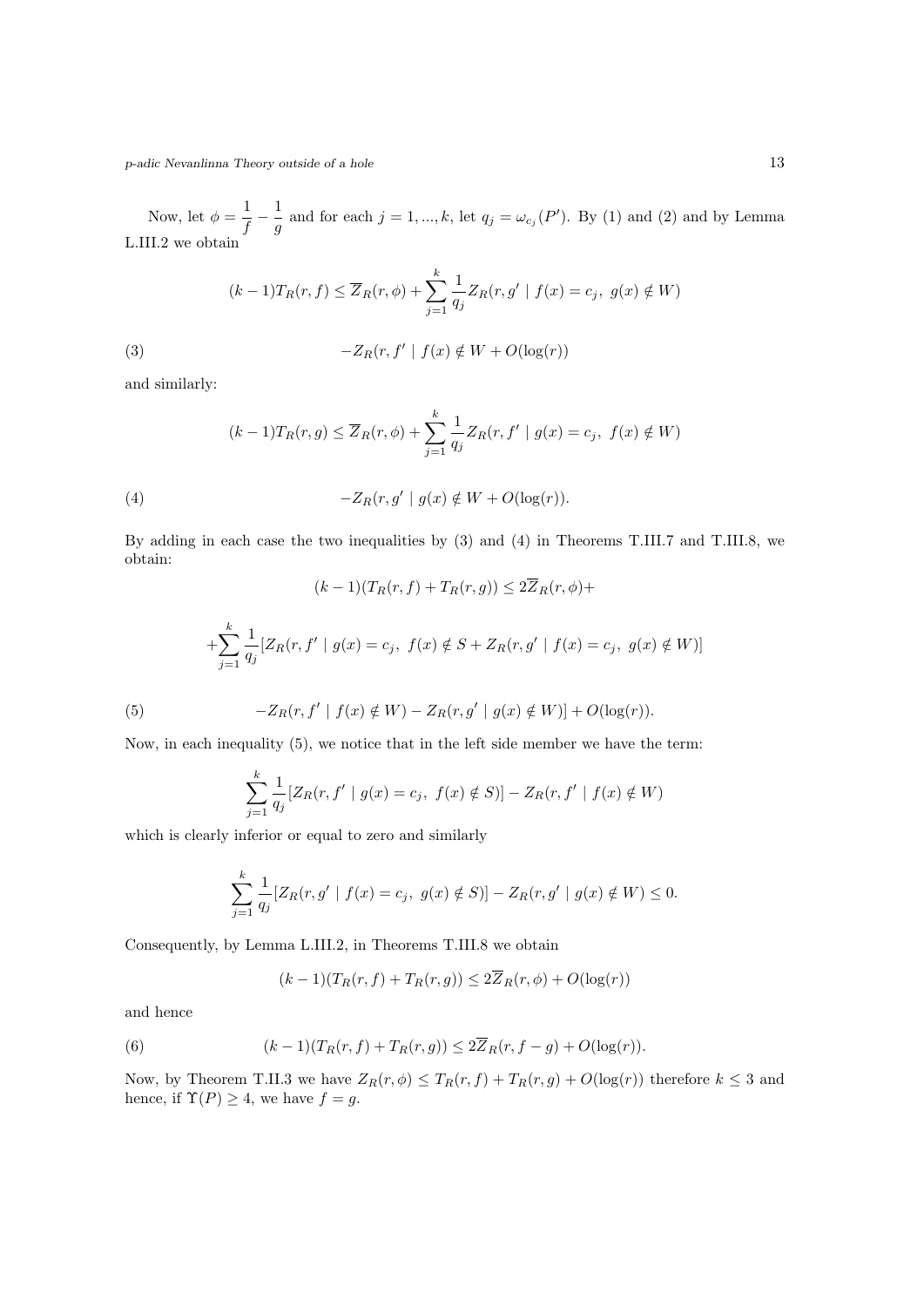Now assume the hypotheses of Theorem T.III.7. By Lemma L.III.2 we can replace  $Z_R(r, \phi)$  by  $Z_R(r, f - g)$ . Next, by Lemma L.III.3,  $T_R(r, f) = T_R(r, g) + O(log(r))$ , hence, by Theorem T.II.3, we can derive  $T_R(r, f - g) \leq T_R(r, f) + O(\log(r)) = T_R(r, g) + O(\log(r))$ . Consequently in place of (6), in Theorem T.III.7 we obtain

$$
(k-1)(T_R(r,f) + T_R(r,g)) \le 2\overline{Z}_R(r,f-g) + O(\log(r)) \le T_R(r,f) + T_R(r,g) + O(\log(r)).
$$

Thus we can conclude that  $k \leq 2$  in Theorem T.III.7 and hence, if  $\Upsilon(P) \geq 3$ , we have  $f = g$ .

Theorem T.III.9: Let

$$
Q(x) = ((n+2)(n+1)x^{n+3} - 2(n+3)(n+1)x^{n+2} + (n+3)(n+2)x^{n+1}).
$$

Then Q is a polynomial of uniqueness for  $\mathcal{M}^*(D)$  for every  $n \geq 3$ .

The proof of Theorem T.III.9 is similar to this proposed for meromorphic functions in K or in  $\mathbb C$  (see for instance [7], [8], [9]). It uses the following basic lemma L.III.4 (stated in [9]):

**Lemma L.III.4:** Let  $E$  be an algebraically closed field of characteristic 0 and let

$$
P(x) = (n-1)^2(x^n - 1) - n(n-2)(x^{n-1} - 1)^2 \in E[x].
$$

Then P admits 1 as a zero of order 4 and all other zeros  $u_j$   $(1 \le j \le 2n-6)$  are simple.

**Notation:** Following Theorem T.III.9, given  $n \in \mathbb{N}$  and let  $c \in \mathbb{K}$ ) we denote by  $P_{n,c}$  the polynomial introduced in [10] and also used in [3] and [8]:

$$
P_{n,c}(x) = (n-1)(n-2)x^{n} - 2n(n-2)x^{n-1} + n(n-1)x^{n-2} + c
$$

and by  $L(n, c)$  be the set of zeros of  $P_{n, c}$  in K.

In order to state Theorem III.11, we need recall the notation  $\mathcal E$  used with URSCM. Given a subset B of K and  $f \in \mathcal{M}(D)$  we denote by  $\mathcal{E}(f, B)$  the set in K×N<sup>\*</sup>:<br>  $\iint \{ (z, g) \in \mathbb{K} \times \mathbb{N}^* | z \text{ a zero of order } g \text{ of } f(x) = a \}.$ a∈B  $\{(z,q) \in \mathbb{K} \times \mathbb{N}^* | z \text{ a zero of order } q \text{ of } f(x) - a\}.$ 

And given a subset B of  $\mathbb{P}^1(\mathbb{K})$  containing  $\{\infty\}$  and  $f \in \mathcal{M}(D)$ , we denote by  $\mathcal{E}(f, B)$  the subset of  $K \times \mathbb{N}^*$ :  $\mathcal{E}(f, S \cap K) \cup \{(z, q) \ z \text{ a pole of order } q \text{ of } f\}.$ 

**Theorem T.III.10:** Let  $f, g \in \mathcal{M}^*(D)$  be two different non-constant functions satisfying  $f^{-1}(L(n, c)) =$  $g^{-1}(L(n, c))$ . Then  $n \leq 16$ . Moreover, if  $f, g \in A^*(D)$ , then  $n \leq 9$ .

Corollary T.III.10.1: Let  $n \geq 17$ . Then  $L(n, c)$  is an ursim for  $\mathcal{M}^*(D)$ . Let  $n \geq 10$ . Then  $L(n, c)$  is an ursim for  $\mathcal{A}^*(D)$ .

**Theorem T.III.11:** Let  $f, g \in \mathcal{M}^*(D)$  be two distinct non-constant functions satisfying  $\mathcal{E}(f, L(n, c)) =$  $\mathcal{E}(g, L(n, c))$ . Then  $n \leq 10$ . Moreover, if  $f, g \in \mathcal{A}^*(D)$  then  $n \leq 6$ .

**Corollary T.III.11.1:** For every  $n \ge 11$ ,  $L(n, c)$  is an urscm for  $\mathcal{M}^*(D)$  and for every  $n \ge 7$ ,  $L(n, c)$  is an urscm for  $\mathcal{A}^*(D)$ .

Proof of Theorems T.III.10 and T.III.11: The proof of Theorems T.III.10 and T.III.11 are very close to the proofs of Theorems 1.6 and 1.11 in [3] and in [9] (see also Theorems 54.10 and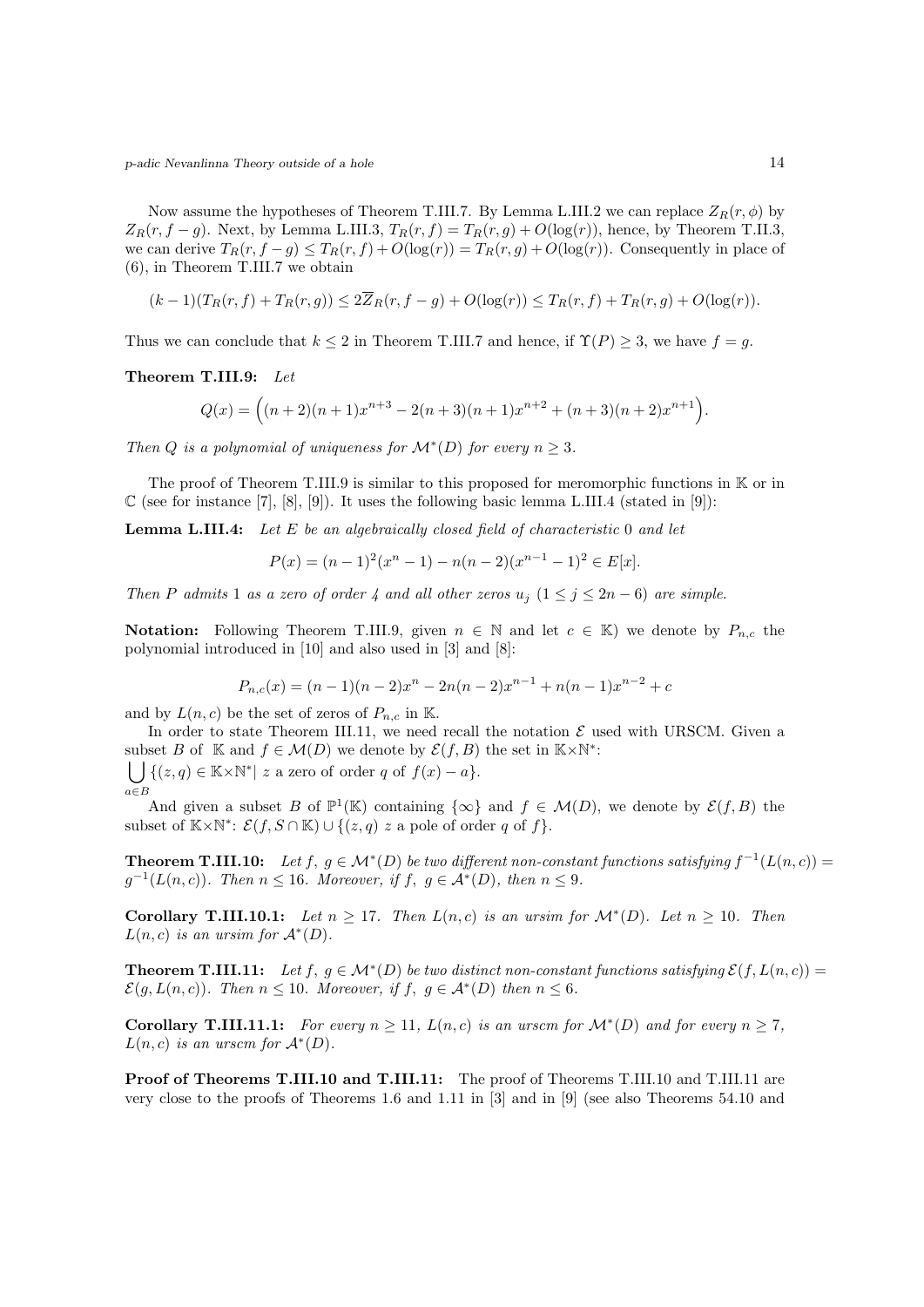54.16 in [8]), just by replacing  $O(1)$  by  $O(\log(r))$  and also look like the proofs given in [9], thanks to Theorem T.II.11. The proofs use the following two lemmas L.III.5 and L.III.6.

**Lemma L.III.5:** Let F,  $G \in \mathcal{M}(D)$  have the same poles, ignoring multiplicitiy, and let H =  $F^{\prime\prime}$  $\frac{F''}{F'} - \frac{G''}{G'}$  $\overline{G}$ . Every pole of H has multiplicity order 1. Let  $\alpha$  be a pole of F and G. If  $\alpha$  has same multiplicity for F and G, then H has no pole at  $\alpha$ . Moreover, if  $\alpha$  has a multiplicity order 1 for both  $F$  and  $G$ , then  $\alpha$  is a zero of  $H$ .

**Lemma L.III.6:** Let  $f, g \in \mathcal{M}(D)$  be two different non-constant functions satisfying  $\frac{f''}{f}$  $\frac{f''}{f'}=\frac{g''}{g'}$  $\frac{g}{g'}$  . Then f and q are linked by a relation of the form  $f = aq + b$ .

## References

- [1] K. Boussaf Motzkin factorization in algebras of analytic elements, Annales Mathéma-tiques Blaise Pascal 2, n1, p.73-91. (1995).
- [2] A. Boutabaa Théorie de Nevanlinna p-adique, Manuscripta Math. 67, p. 251-269 (1990).
- [3] A. Boutabaa and A. Escassut, URS and URSIMS for p-adic meromorphic functions inside a disk, Proc. of the Edinburgh Mathematical Society 44, p. 485-504 (2001).
- [4] K. S. Charak, *Value distribution theory of meromorphic functions*, Mathematics Newsletter, Vol. 18, no. 4, pp. 1-35 (2009).
- [5] W. Cherry and J. Wang Non-Archimedean Analytic Maps to Algebraic Curves Contemporary Mathematics 303, p. 7-35 (2002).
- [6] A. Escassut Analytic Elements in p-adic Analysis. WSCP Singapore, (1995)
- [7] A. Escassut, Meromorphic functions of uniqueness. Bulletin des Sciences Mathématiques, Vol 131, issue 3, p. 219-241 (2007).
- [8] A. Escassut Value Distribution in p-adic Analysis. WSCP Singapore, (2015)
- [9] G. Frank and M. Reinders A unique range set for meromorphic functions with 11 elements, Complex Variable Theory Applic. 37, p. 185-193 (1998).
- [10] H. Fujimoto On uniqueness of Meromorphic Functions sharing finite sets, Amer. J. Math. 122 no. 6, p. 1175-1203 (2000).
- [11] Ha H. K. On p-adic meromorphic functions, Duke Mathematical Journal, 50, 695-711 (1983)
- [12] M.O. Hanyak and A.A. Kondratyuk Meromorphic functions in m-punctured complex planes, Matematychni Studii 27, 1, p. 53-69 (2007).
- [13] Hu, P.C. and Yang, C.C. Meromorphic Functions over non-Archimedean Fields, Kluwer Academic Publishers, (2000).